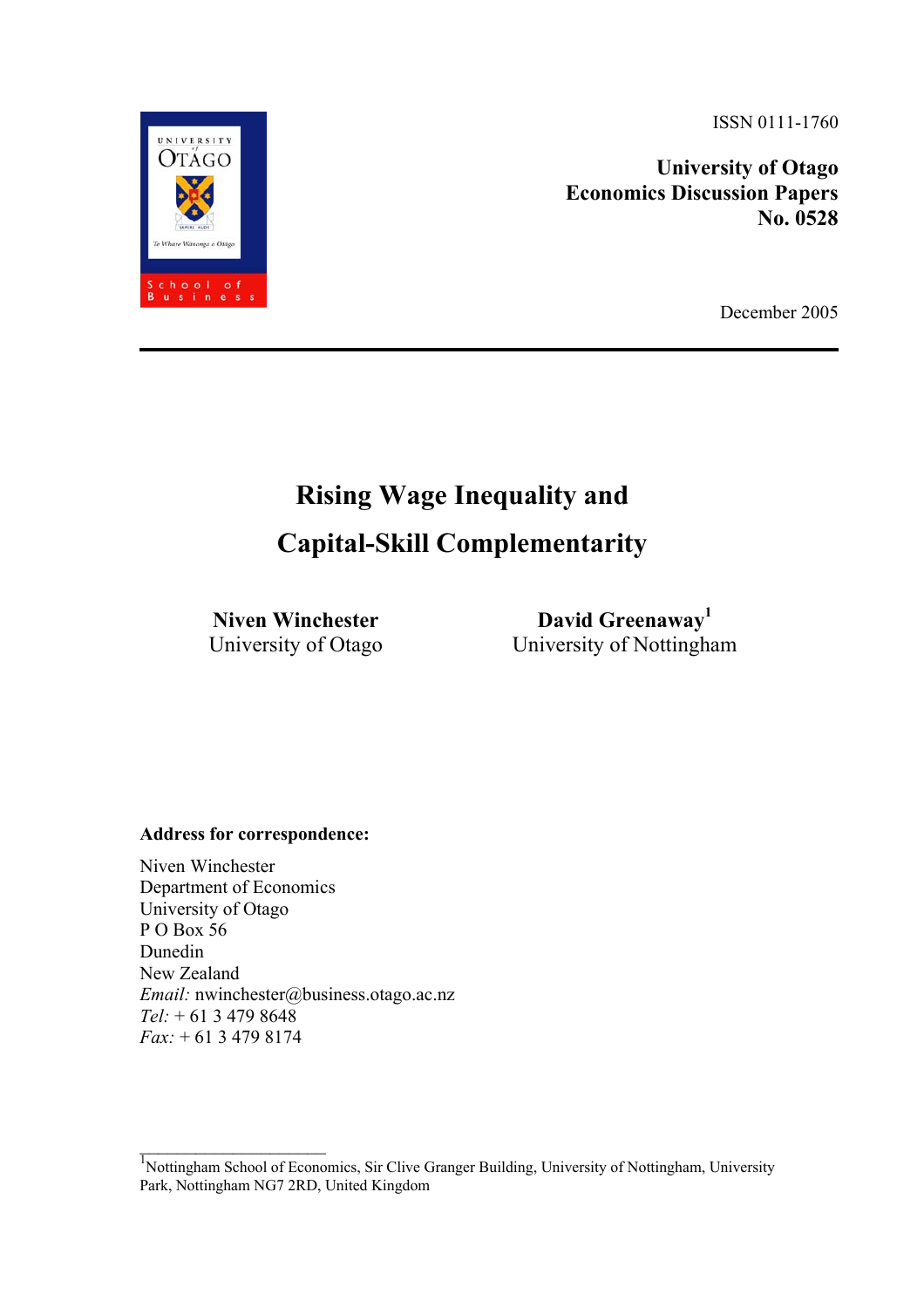#### **Abstract**

Increased wage inequality has been a sensitive policy issue in OECD economies in recent decades. A shortcoming in the literature investigating its causes, especially with regard to the role of new technology, is that technical change is commonly determined residually. We address this limitation by specifying a computable general equilibrium (CGE) model that identifies four labour types and three capital assets. When capital assets are measured in efficiency units and there is capital-skill complementarity, we can explain a large component of the increase in UK wage inequality over the 1980-97 period in terms of changes in factor endowments. This result has implications for how policy makers might react to rising skill premiums.

JEL classifications: O3, J31, D58

Keywords: Capital-skill complementarity, wage inequality, CGE modelling

#### **Acknowledgements**

The authors acknowledge helpful editorial advice from Antonio Maria Costa and comments on an earlier draft from Rod Tyers and participants at the 2004 GTAP Conference. Financial support from The Leverhulme Trust under Programme Grant F114/BF is also acknowledged.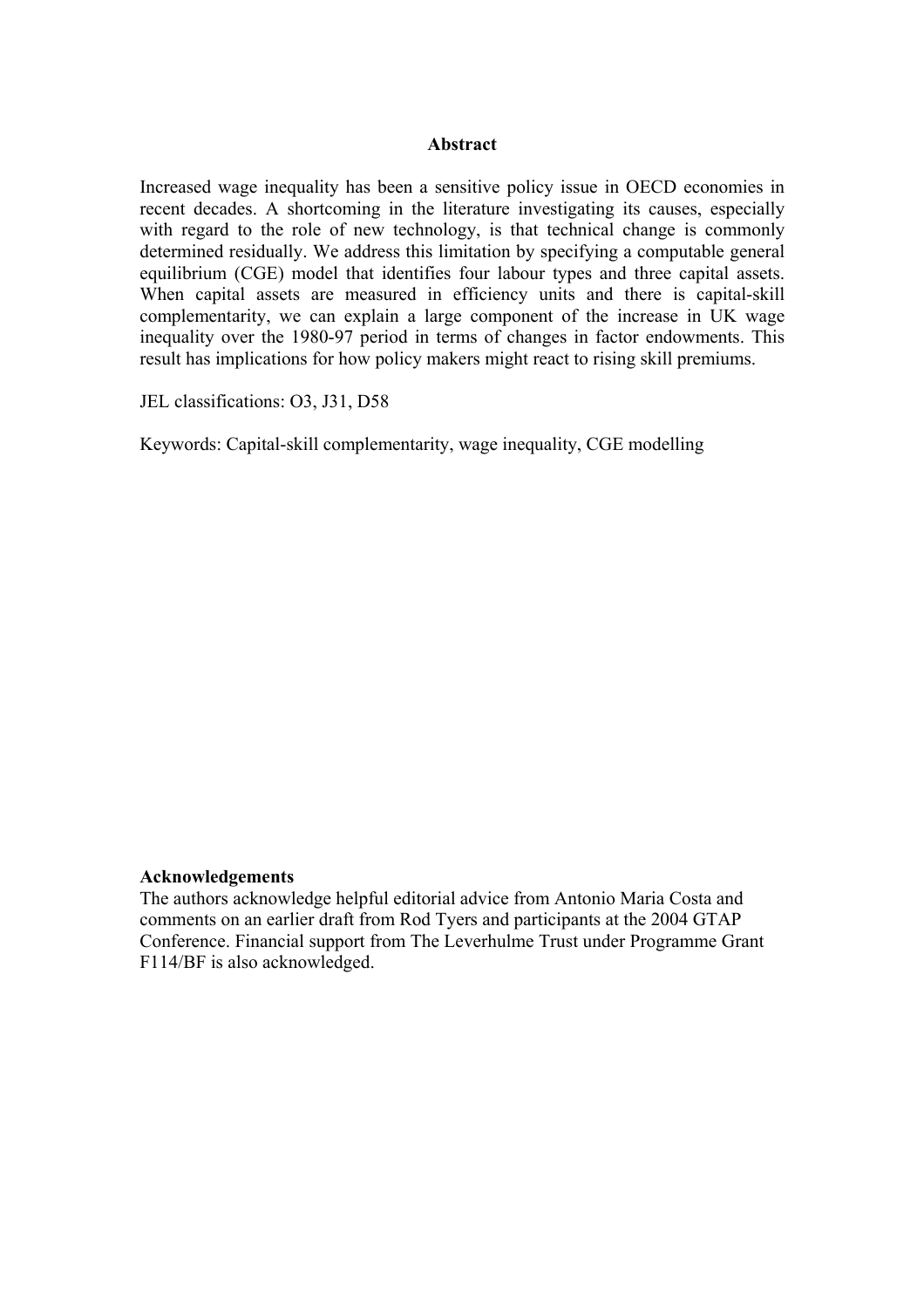# **1. INTRODUCTION**

 $\overline{a}$ 

Rising wage inequality in developed nations since 1980 has been well documented and its causes extensively examined. Most studies focus on increased trade between the skilled labour-abundant North and unskilled labour-abundant South, and/or skillbiased technical change.<sup>1</sup> Whether or not increased wage inequality is due to the expansion of trade or skill-biased technical change is important from a policy perspective. If trade is the key driver, governments may be persuaded to adopt protectionist trade policies targeted at low wage economies. By contrast, society may be more likely to tolerate an increase in wage inequality if this change is largely driven by advances in technology.

The consensus is that the impact of trade has been minimal and rising skill premiums in OECD countries, and in particular the US and UK, can be more reliably attributed to skill-biased technical change.<sup>2</sup> However, one can challenge the route to this conclusion. Several authors go to great lengths to quantify changes relating to trade and the mechanisms by which it influences relative wages, but pay little attention to changes in technology. The impact of skill-biased technical change is usually determined residually, as the proportion of the increase in relative wages unexplained by trade. In computable general equilibrium (CGE) settings, residually determined skill-biased technical change is modelled by adjusting production function parameters to simulate observed changes in relative wages (McDougall and Tyers, 1994; Cline, 1997; Tyers and Yang, 2000; Abrego and Whalley, 2000; De Santis, 2003). An alternative view of skill-biased technical change is as an increase in the stock of capital equipment when there is capital-skill complementarity. The notion of complementarity is due to Griliches (1969) and applies when capital equipment is less substitutable for skilled than unskilled labour. Hence, technical improvements that reduce the price of equipment lead to equipment deepening, an increase in the relative demand for skilled labour, and a rise in the skill premium. Such a treatment of skillbiased technical change allows changes in relative wages to be tracked in terms of (observable) factor supply changes.

<sup>&</sup>lt;sup>1</sup> See Slaughter (1999) and Greenaway and Nelson (2000 and 2003) for literature reviews.<br><sup>2</sup> Bound and Johnson (1992), Laurange and Slaughter (1993), Berman *et al.* (1994), <sup>3</sup>

<sup>&</sup>lt;sup>2</sup> Bound and Johnson (1992), Lawrence and Slaughter (1993), Berman *et al.* (1994), Tyers and Yang (1997, 2000), and Berman *et al.* (1998) all reach this conclusion; whilst a notable exception is Wood (1994), who champions the role of increased trade.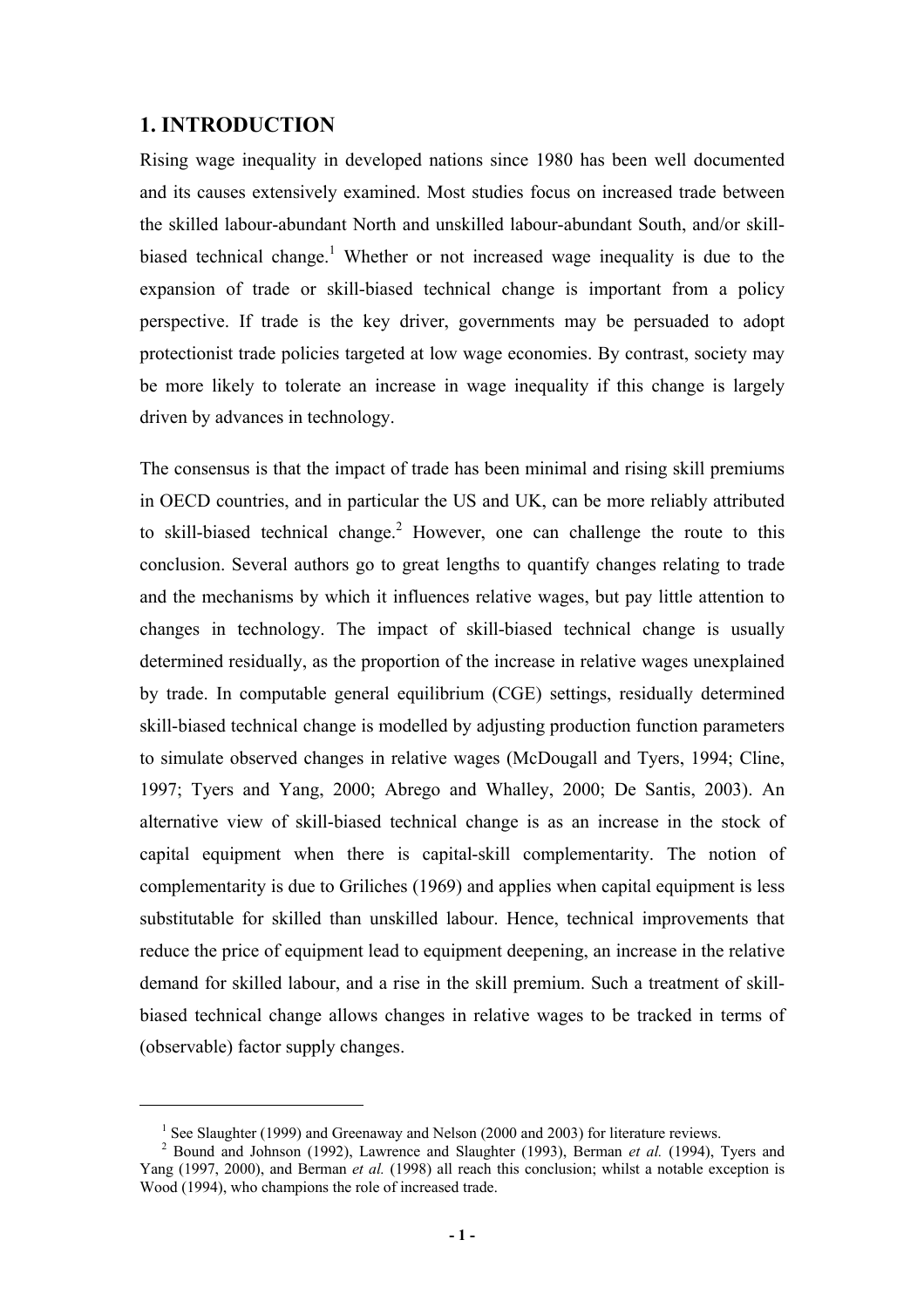In this paper, we undertake the first CGE analysis of relative wages that links changes in technology with movements in observable variables. It is also the first investigation of the connection between capital-skill complementarity and rising wage inequality in the UK, where relative wages have risen faster than any other OECD country apart from the US. An essential component is estimation of the stocks of four capital assets. We deflate investment data by quality-adjusted prices to measure technical change as variations in efficiency units. Our CGE model is based on the GTAP5inGAMS core static model and the Global Trade Analysis Project (GTAP) database. Significant alterations to the base model include: the augmentation of the UK component of GTAP to incorporate our capital estimates, data for four labour types, and modifications to the production specification to induce complementarities between certain factors of production. Our results indicate that an increase in the effective supply of capital equipment is the principal cause of rising wage inequality in the UK.

The paper has three further sections. The construction of our CGE model and salient features of its database are described in Section 2. Section 3 reports our simulation results and outcomes of sensitivity analyses. Section 4 discusses policy implications and concludes.

# **2. MODEL STRUCTURE AND AGGREGATION**

Our reference dataset is Version 5 of the GTAP database, as described by Dimaranan and McDougall (2002). This provides a detailed representation of trade, protection and production for the global economy in 1997, with five primary factors, 57 sectors and 66 regions. We augment the UK component to include four labour types – highlyskilled, skilled, semi-skilled and unskilled. Rather than relying on standard classifications such as production/non-production workers, the four types were identified by applying cluster analysis to data on academic and non-academic qualifications, as explained in Winchester, Greenaway and Reed (2006). We also construct a bespoke capital asset series, from data on new investment, depreciation and adjustments for quality improvement. An overview of the procedures we use to generate our capital stock data is provided in Appendix  $1<sup>3</sup>$  Capturing quality changes is central to our analysis. We do this by estimating the stock of computers (high-tech equipment) separately and, informed by econometric estimates, stipulating an average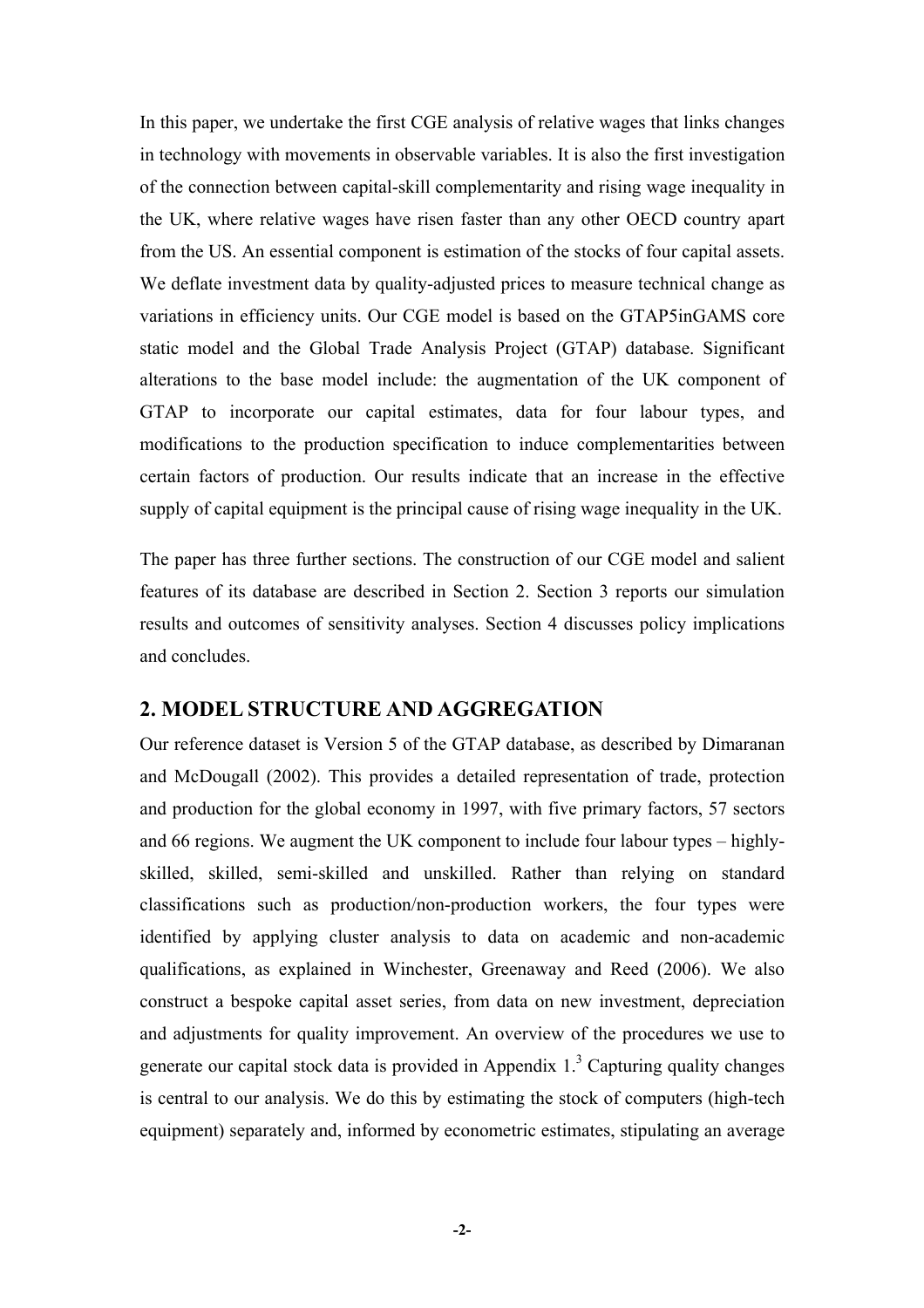annual decrease in the quality-adjusted price of this asset of 25%. This parameter is discounted by five percentage points to account for quality changes relating to other assets, which, due to data limitations, we are unable to measure. High-tech and lowtech equipment are amalgamated post estimation to form an equipment aggregate, yielding three capital assets – buildings, vehicles, and equipment. We display capital cost shares by industry and asset type in Table A1.<sup>4</sup>

### [Box 1 here]

Our base CGE model, GTAP5inGAMS, is summarised in Box  $1<sup>5</sup>$  We conduct simulations using two different aggregations, which differ with respect to factors of production as outlined in Box 2. Fourteen sectors are recognised, the most detailed sectoral classification permitted by our data. Skilled labour-abundant (UK, Western Europe, and Other Developed) and unskilled labour-abundant (Rapidly Developing and Rest of World) country groups are present. Aggregation (A) allows us to model capital-skill complementarity using conventional techniques, such as those employed by Tyers and Yang (2000), by merging highly-skilled and skilled labour, and semiskilled and unskilled labour. Four labour types are distinguished in aggregation (B). Both identify three capital assets: buildings, vehicles, and equipment. Due to data limitations, only two types of labour (professional and production) and one capital asset are identified in regions outside the UK. Natural resources and land are identified in all regions in both aggregations.

[Box 2 here]

 $\overline{a}$ 

$$
\frac{kshare_{ji}}{kshare_{qi}} = \frac{(r+\delta_j)K_{ji}}{(r+\delta_q)K_{qi}}
$$

 $3$  A more detailed description is available from the authors upon request.

<sup>&</sup>lt;sup>4</sup> Our conversion of capital stock units into capital cost shares assumes that risk premiums are equal across assets and that there is equal tax treatment of assets. Equating asset price to the present value of future earnings, the cost share of capital asset *j* relative to that of asset *q* in industry *i*, *kshare<sub>ii</sub>* /  $kshare_{ai}$ , is given by

where *K* and  $\delta$  denote capital units and the rate of geometric depreciation respectively, and *r* is the real interest rate, which we set equal to  $0.04$ .

 $\frac{5}{2}$  Rutherford and Paltsey (2000) describe the model in detail.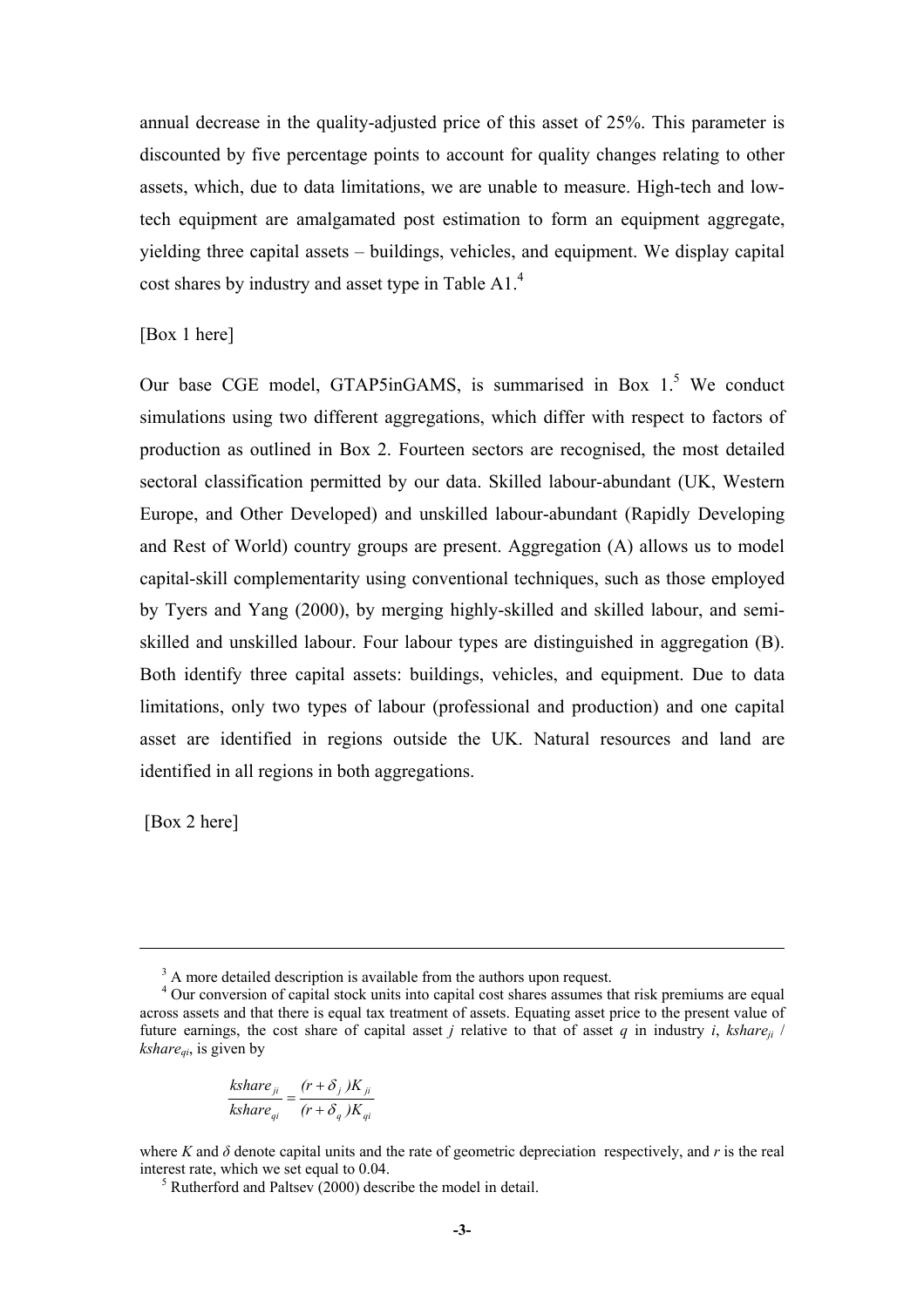We specify two alternative production structures, which differ from that set out in GTAP5inGAMS and are necessary to model factor complementarities.<sup>6</sup> The form of value added production for simulations built on aggregation A is outlined in Figure 1. A CES aggregator brings together more-skilled labour (M) and equipment (E) in the bottom level of the nest. The M-E composite enters with less-skilled labour (L) in a further CES function; a third CES aggregator combines the M-E-L composite with other primary factors. Substitution possibilities at the third, second and first level of the nest are governed by parameters  $\sigma_{ME}^A$ ,  $\sigma_{ME}^A$ , and  $\sigma_{VA}^A$  respectively. Tyers and Yang (2000), influence our selections of these values. Their parameters range from 0.3 to 0.7 for branch elasticities of substitution between capital and professional labour and 0.7 – 2.8 for capital-professional labour and production labour. Accordingly, we choose  $\sigma_{ME}^A = 0.5$  and  $\sigma_{ME}^A = 1.5$ . We employ a Cobb-Douglas aggregator in the top level of the nest,  $\sigma_{VA} = 1$ .

### [Figure 1 here]

 $\overline{a}$ 

The structure of value added used to operationalise Aggregation (B) is depicted in Figure 2. Value added comprises four CES aggregators, which allow substitution possibilities between equipment and assorted labour types to differ. The ease of substitution between: equipment (E) and highly-skilled labour (H); E-H and skilled labour (Sk); E-H-Sk and semi-skilled (Se) and unskilled labour (U); and E-H-Sk-Se-U and other primary factors are determined by  $\sigma_{HE}^B$ ,  $\sigma_{HESK}^B$ ,  $\sigma_{HESKSeU}^B$ , and  $\sigma_{VA}^B$ respectively. There is little to guide the assignment of these values and we tie our elasticity parameters to empirical estimates by noting that, as reported by Hamermesh (1993, Table 3.8, p. 115), the elasticity of substitution between capital and different types of labour is a decreasing function of skill. Consequently, we assume the labour cost-weighted average of  $\sigma_{HE}^{B}$  and  $\sigma_{HESK}^{B}$  is equal to  $\sigma_{ME}^{A}$  and stipulate that the ratio of  $\sigma_{HE}^{B}$  to  $\sigma_{HESK}^{B}$ ,  $\lambda$ , is equal to 0.3. That is,

$$
\sigma_{ME}^A = \pi_H \sigma_{HE}^B + (1 - \pi_H) \sigma_{HESK}^B
$$
 and  $\sigma_{HE}^B = \lambda \sigma_{HESK}^B$ 

<sup>&</sup>lt;sup>6</sup> We also make two other modifications to the core model. Specifically, we double all Armington elasticities in GTAP database and assume that the representative consumer in each region allocates expenditure across private, public and investment spending according to Cobb-Douglas function.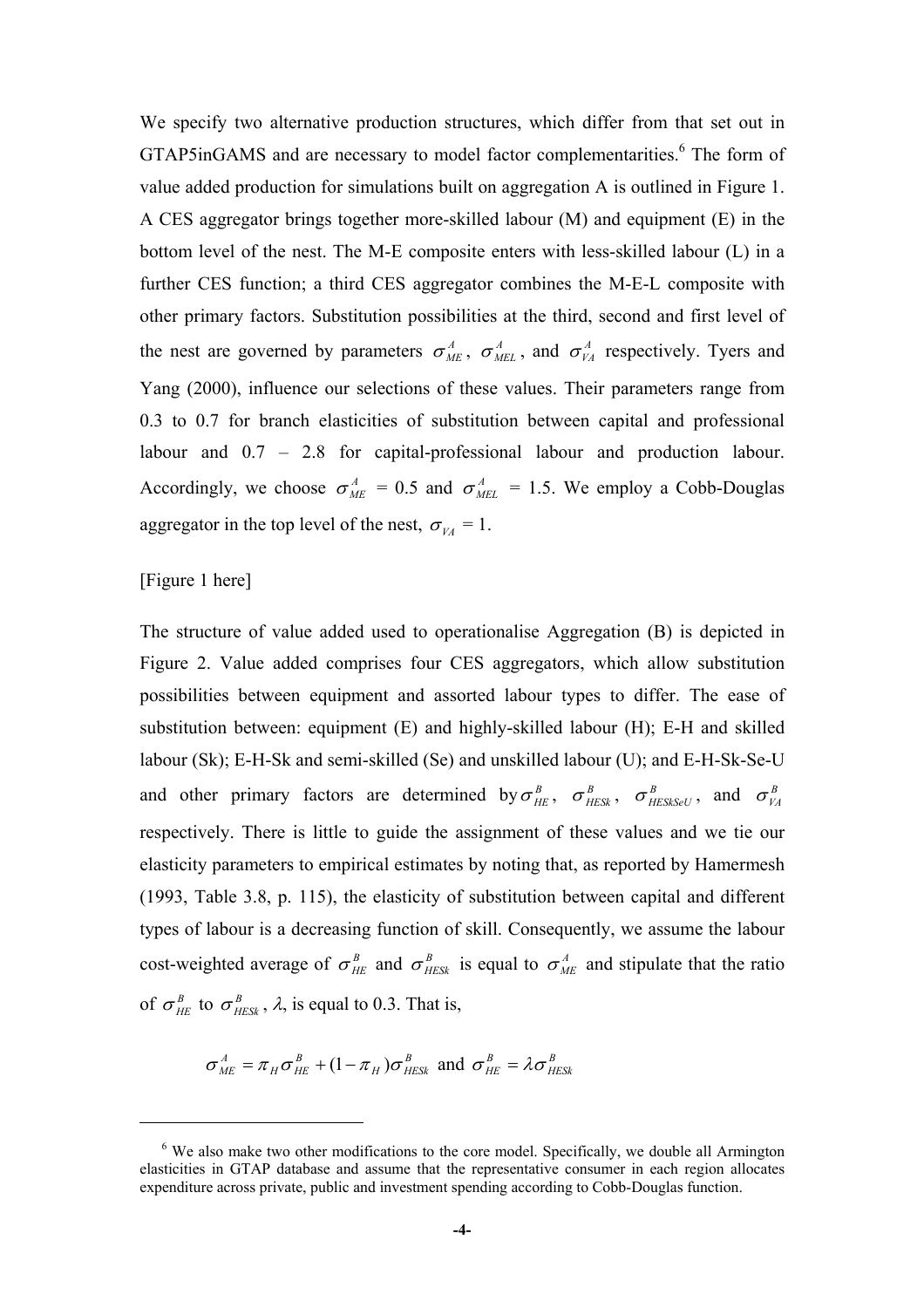where  $\pi$ <sub>H</sub> is the cost share of highly-skilled labour in the combined cost of highlyskilled and skilled labour. Furthermore, we suppose that the branch elasticity of substitution between H-E-Sk and semi-skilled and unskilled labour is equal to that between equipment-more-skilled labour and less-skilled labour in aggregation (A),  $\sigma_{HESkSet}^{B} = 1.5$ , and that the top level of the value added nest is Cobb-Douglas,

 $\sigma_{VA}^B = 1$ .

[Figure 2 here]

# **3. SIMULATION RESULTS FOR EXOGENOUS AND POLICY SHOCKS**

Each model is subjected to three shocks representing significant changes occurring between 1980 and 1997. The first captures changes in globalisation. We remove changes in UK imports relative to GDP by specifying an endogenous tariff in each sector for imports from each region. Shock (2) simulates the combined effect of shock (1) and changes in labour employment shares as set out by Winchester, Greenaway and Reed (2006). Shock (3), in addition to changes in Shock (2), simulates the impact of changes in capital stock shares measured in efficiency units. We do this by holding aggregate capital in raw units constant so that improvements in the efficiency of equipment do not influence capital - labour ratios for other assets. Backcast shocks to import volumes and capital and labour shares are outlined in Tables A2 and A3.

Simulated results together with actual changes in relative wages are reported in Table 1. For the globalisation shock reduced trade barriers increased the ratio of more- to less-skilled wages by about half of one percentage point in aggregation (A). Movements in relative wages, with the exception of the skilled to semi-skilled wage ratio, are also consistent with Stolper-Samuelson predictions in Aggregation (B). Although these results replicate the pattern of growing wage inequality, simulated changes in relative wages are only a small fraction of actual movements.

### [Table 1 here]

Most measures signify a sharp decline in wage inequality when shock (2) is simulated. The ratio of more- to less-skilled wages decreases by about 37% and the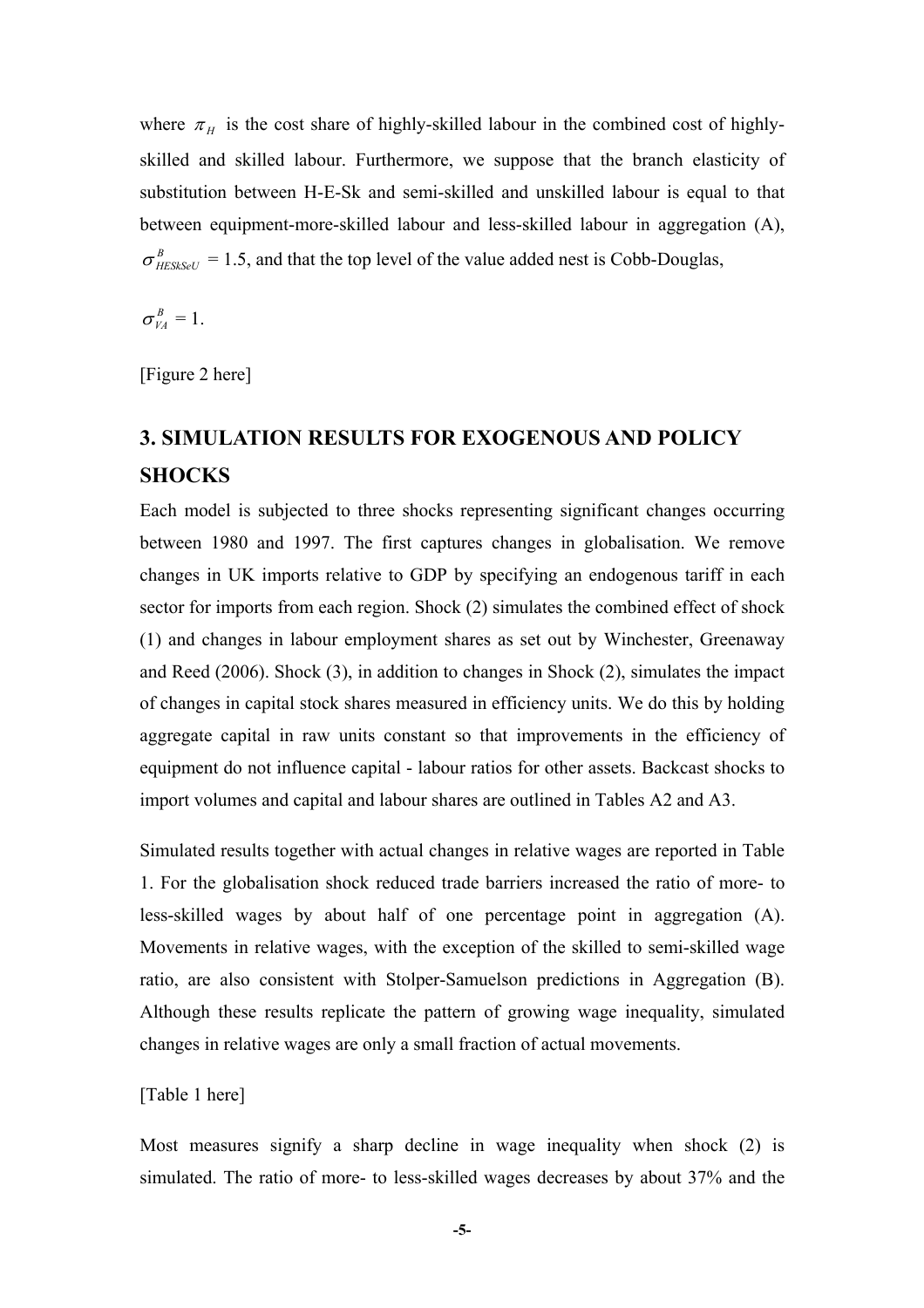relative wage of highly-skilled labour falls by around 60%. In other measures of wage inequality, the ratios of skilled to semi-skilled and skilled to unskilled wages experience moderate decreases and wage inequality between the semi-skilled and unskilled increases. The comparatively small decline in skilled wages is a by-product of the large increase in the supply of highly-skilled labour and production complementarities between the two labour types at the high end of the skill distribution. The increase in the semi- to unskilled wage ratio can be attributed to the fall in the semi-skilled labour endowment relative to unskilled labour (see Table A3). Overall, shock (2) indicates that a substantial decrease in wage inequality would have been observed had increased globalisation and movements in labour employment shares been the only changes occurring between 1980 and 1997.

Turning to shock (3), even though our results underestimate changes in the more- to less-skilled wage ratio and the increase in the relative wage of the highly-skilled, simulated changes are much closer to observed movements. Although the simulated change in the more- to less-skilled wage ratio is barely positive, changes in capital endowments account for 67% of the difference between the estimated change in the ratio in shock (2) and its actual change. Corresponding figures for the ratios of highlyskilled to skilled, highly-skilled to semi-skilled, and highly-skilled to unskilled wages are 75%, 77% and 84% respectively. Also in aggregation (B), the more- to less-skilled wage ratio, calculated as an employment weighted average, changes by –33% and +7% following shocks (2) and (3) respectively. Thus, although simulated changes in relative wages do not exactly match actual movements, the output from shock (3) indicates that growth in equipment's share of the capital stock when there is capitalskill complementarity is the dominant explanation for increased wage inequality.

Our findings are consistent with Krusell *et al.* (2000) and Tyers and Yang (2000). The former conduct simulations using a neoclassical aggregate production function with capital-skill complementarity. They conclude that, during 1963-92 in the US, changes in the relative quantities of different types of labour decreased the skill premium by about 40% while the increase in the effective supply of equipment facilitated a 60% rise in it. While technical change is determined residually in Tyers and Yang's (2000) analysis, their preferred results are derived from a model with a large increase in the effective supply of capital when there is capital-skill complementarity.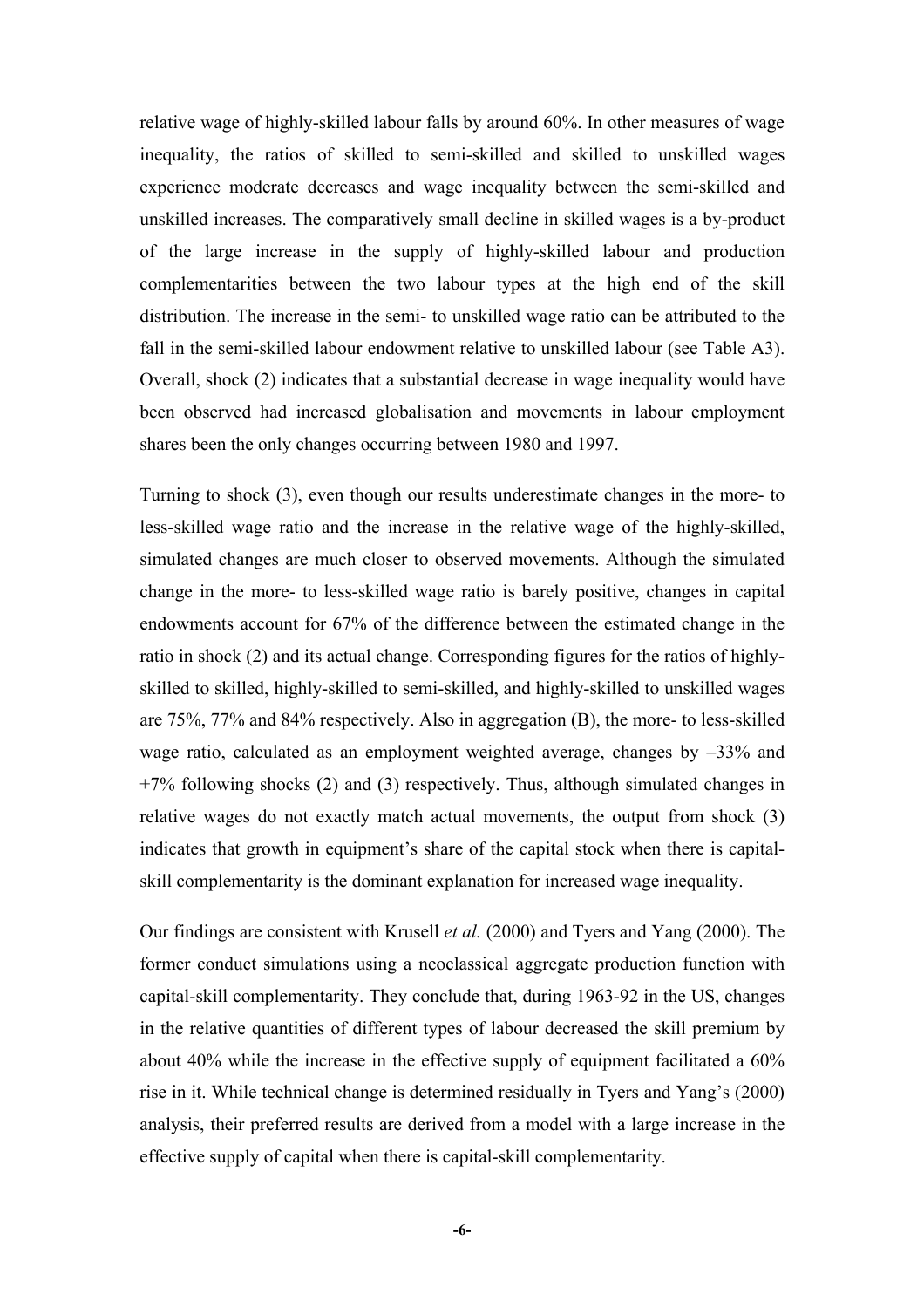We ask two questions before proceeding. First, is it possible that improvements in the efficiency of computers, which account for less than seven percent of aggregate investment, are responsible for dramatic changes in the wage distribution? We think the answer is yes. Krueger (1993), Berman, Bound and Griliches (1994), and Autor, Katz and Krueger (1998), all link computerisation and recent growth in wage inequality. Bresnahan (1999) concludes that computers have not influenced the output of skilled labour through direct use, but because they have altered the organisation of the workplace. The timing of the increase in the skill premium is a second consideration. Why when spectacular advances in technology have occurred since the computer's inception, did the skill premium only begin to rise in recent decades?<sup>7</sup> A possible answer, given by Autor *et al.* (1998), is the change in the nature of computer technology. Prior to the diffusion of personal computers, they were cumbersome machines managed by highly specialised operators. During the 1970s producers undertook projects to put computers in the hands of single users. The Apple II, released in 1977, and IBM's first personal computer, created in August 1981, were products of such endeavours and signalled the dawn of a new computing era. These machines were simple to operate and could perform a wide range of tasks.<sup>8</sup> Therefore, it is plausible to conjecture that output was produced under different sets of elasticity parameters pre and post 1980.

**Sensitivity Analysis:** Due to the uniqueness of our production specifications, we examine the sensitivity of our simulations to key parameter values influencing the degree of capital-skill complementarity and change in the stock of equipment. We report changes in the relative wage of more- to less-skilled labour under alternative parameter values following shock (3) in Table 2. The relationships between simulated changes in relative wages and key parameter values have intuitive appeal: wage inequality increases as substitution possibilities between equipment and more skilled labour decrease and/or the increase in the stock of equipment is made larger. This

 $\overline{a}$ 

 $<sup>7</sup>$  The skill premium was reasonably constant during the 1970s even though the relative supply of</sup> skilled labour was increasing. This indicates that improvements in the efficiency of computers could have placed upward pressure on the skill premium during this decade. Nevertheless, this pressure has grown in intensity since 1980.

<sup>&</sup>lt;sup>8</sup> The change in the character of computers is evident in documentation concerning the IBM 5110 Computing System, configured in 1978, "*Unlike the 5100 — which met the needs of professional and scientific problem-solvers — the 5110 was offered as a full-function computer to virtually all business and industry."* (Before the Beginning: Ancestors of the IBM Personal Computer).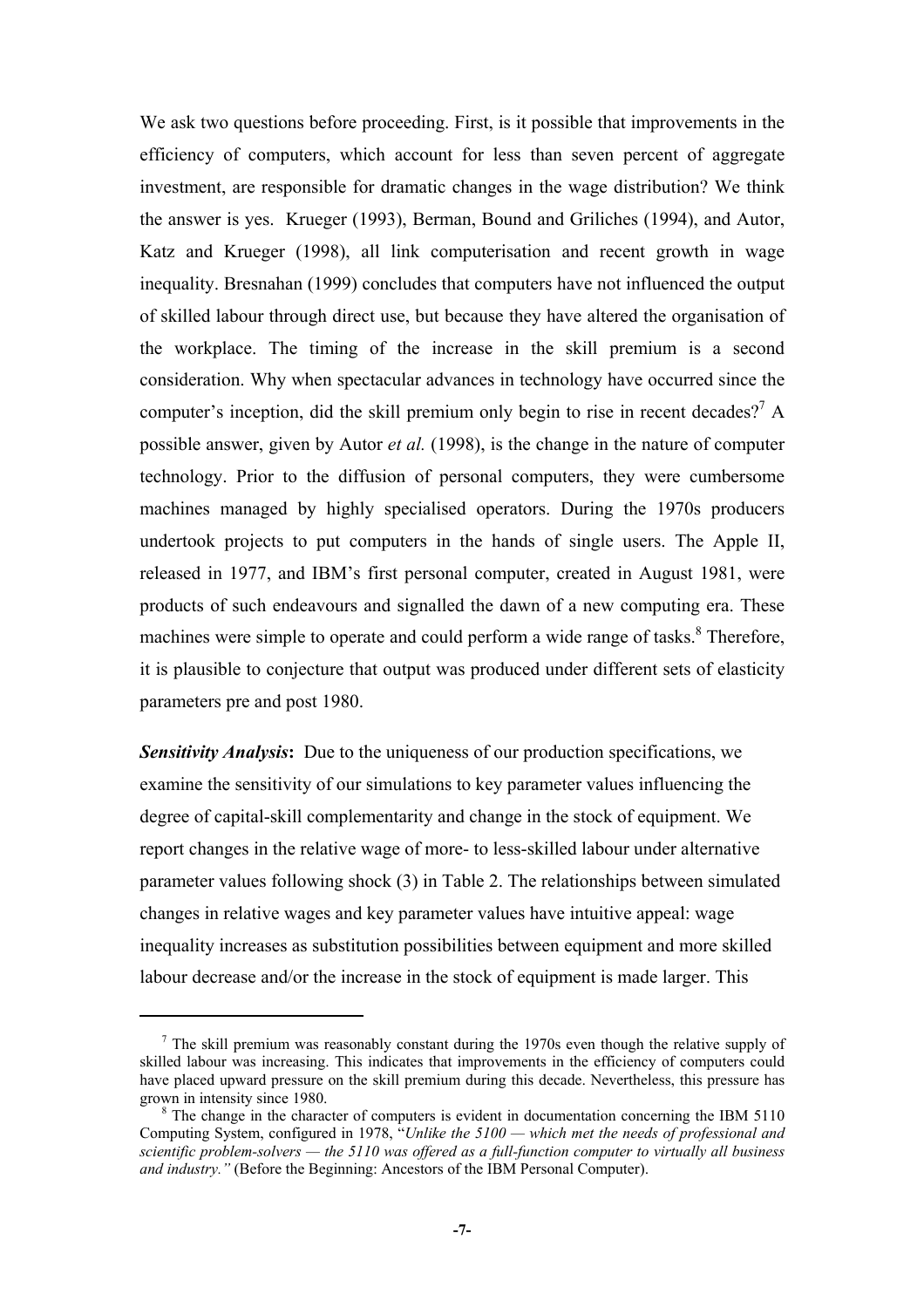reveals that the change in relative wages is mildly sensitive to changes in the elasticity of substitution between more skilled labour and equipment and the average annual decrease in the quality-adjusted price of high-tech equipment. However, in light of the sharp decrease in wage inequality simulated in shock (2), our conclusions are robust to alternative (plausible) values of these parameters.

[Table 2 here]

Our sensitivity analysis for Aggregation (B) is reported in Table 3. Highly-skilled labour, which has an employment share of less than 15%, is closely tied to equipment in our production specification, so movements in relative wages involving the highlyskilled wage are especially sensitive to the average annual decrease in the qualityadjusted price of high-tech equipment. Simulated changes in relative wages for other labour types, which are more substitutable with equipment, are less sensitive. The sensitivity of changes in relative wages relating to highly-skilled and/or skilled labour to changes in  $\lambda$  increases as the average annual decrease in the quality-adjusted price of high-tech equipment gets larger. The change in the highly-skilled wage is particularly sensitive to movements in this; so much so that the model produces implausibly large estimates of the increase in the highly-skilled wage when we increase both  $\lambda$  and the average annual decrease in the quality-adjusted price of hightech equipment. Simulated changes in semi-skilled and unskilled wages are insensitive to different values of  $\lambda$ . In summary, changes in wage inequality not related to highly-skilled labour are robust to alternative parameter values, but those for highly-skilled labour are not. This highlights the need for accurate estimation of efficiency improvements relating to high-tech equipment and additional work to determine the form of production when diverse arrays of labour types and capital assets are specified.

[Table 3 here]

### **4. POLICY IMPLICATIONS AND CONCLUSIONS**

This paper has examined drivers of increased wage inequality in the UK using a CGE analysis that specifies a larger number of factors than the norm. Stocks of four capital assets in different industries were estimated. These, together with data describing four types of labour, were mapped on to the UK component of the GTAP database. This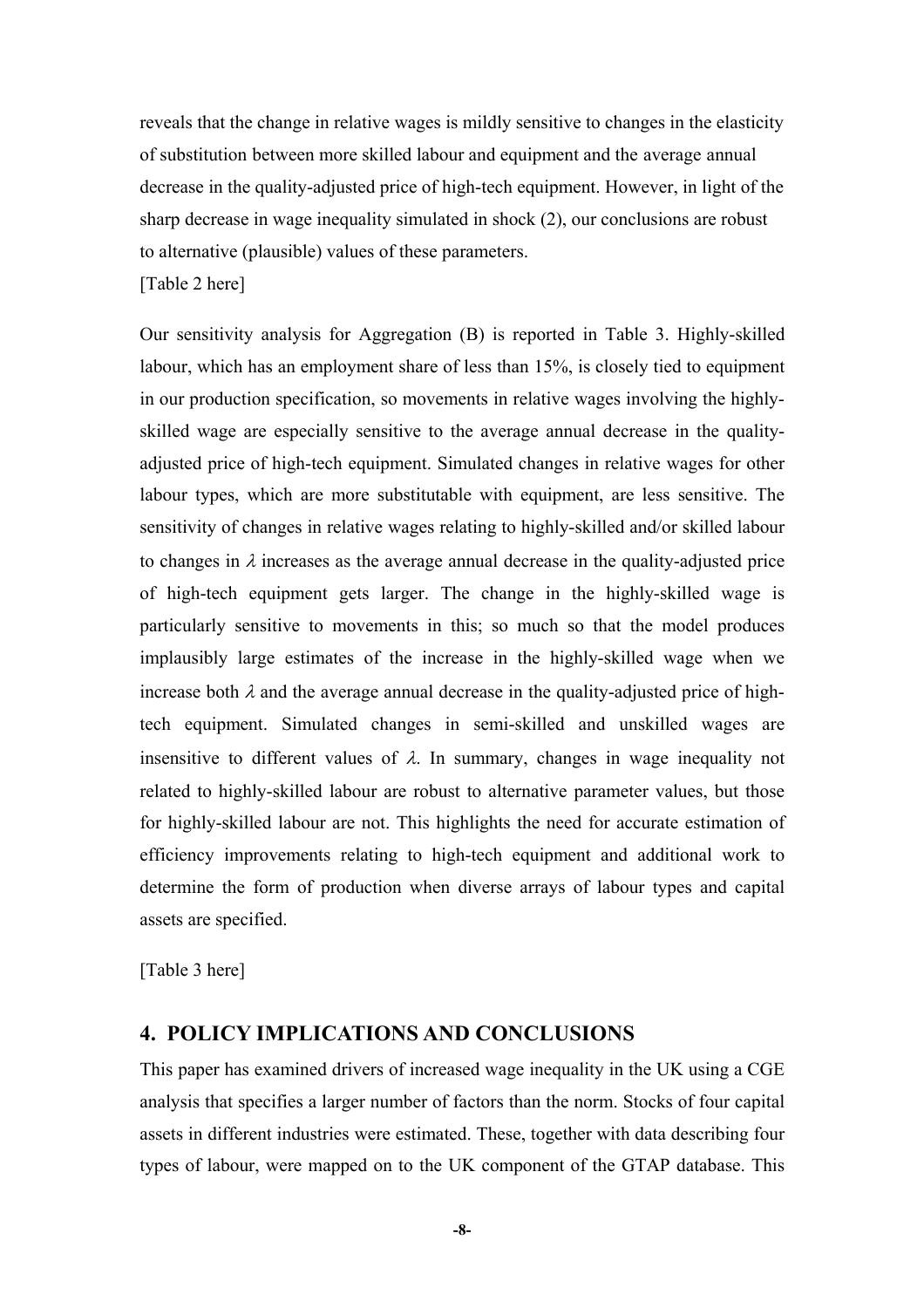enabled us to specify production complementarities between capital equipment and labour groups at the high end of the skill distribution. When these are accounted for and capital assets measured in efficiency units, we find that a significant component of increased wage inequality over the last two decades of the twentieth century can be explained by changes in factor endowments. This represents an advance on studies that determine skill-biased technical change residually and has important implications for policy makers. Specifically, in the eyes of the voting public some causes of rising wage inequality seem to be more acceptable than others. If increased trade between developed and developing countries has hurt unskilled workers this could lead to a protectionist backlash. On the other hand, the general public appears to be more willing to accept increased wage inequality if it results from technical progress.

Our finding that changes in technology are responsible for rising wage inequality is more convincing than those presented by other empirical analyses as we are able to specify that the increase in the skill premium is a result of skill-biased technical change as the null hypothesis rather than determining the impact of technology residually. Additionally, our results indicate that policy changes aimed at removing changes in trade volumes will be mis-directed in addressing wage inequality concerns.

Sensitivity analysis revealed that our results are moderately sensitive to the elasticity of substitution between more-skilled labour and equipment and the average annual decrease in the quality-adjusted price of high-tech equipment when only two types of labour are identified. With four types our model has difficulty replicating the exact pattern of changes in relative wages and movements in the highly-skilled wage are sensitive to changes in key parameters. Although we tied our parameters to econometric estimates, this indicates that determining the form of production and values of relevant elasticity parameters when multiple capital assets and labour types are present is a worthwhile avenue for future research. Nevertheless, our simulations are able to explain much of the observed increase in wage inequality.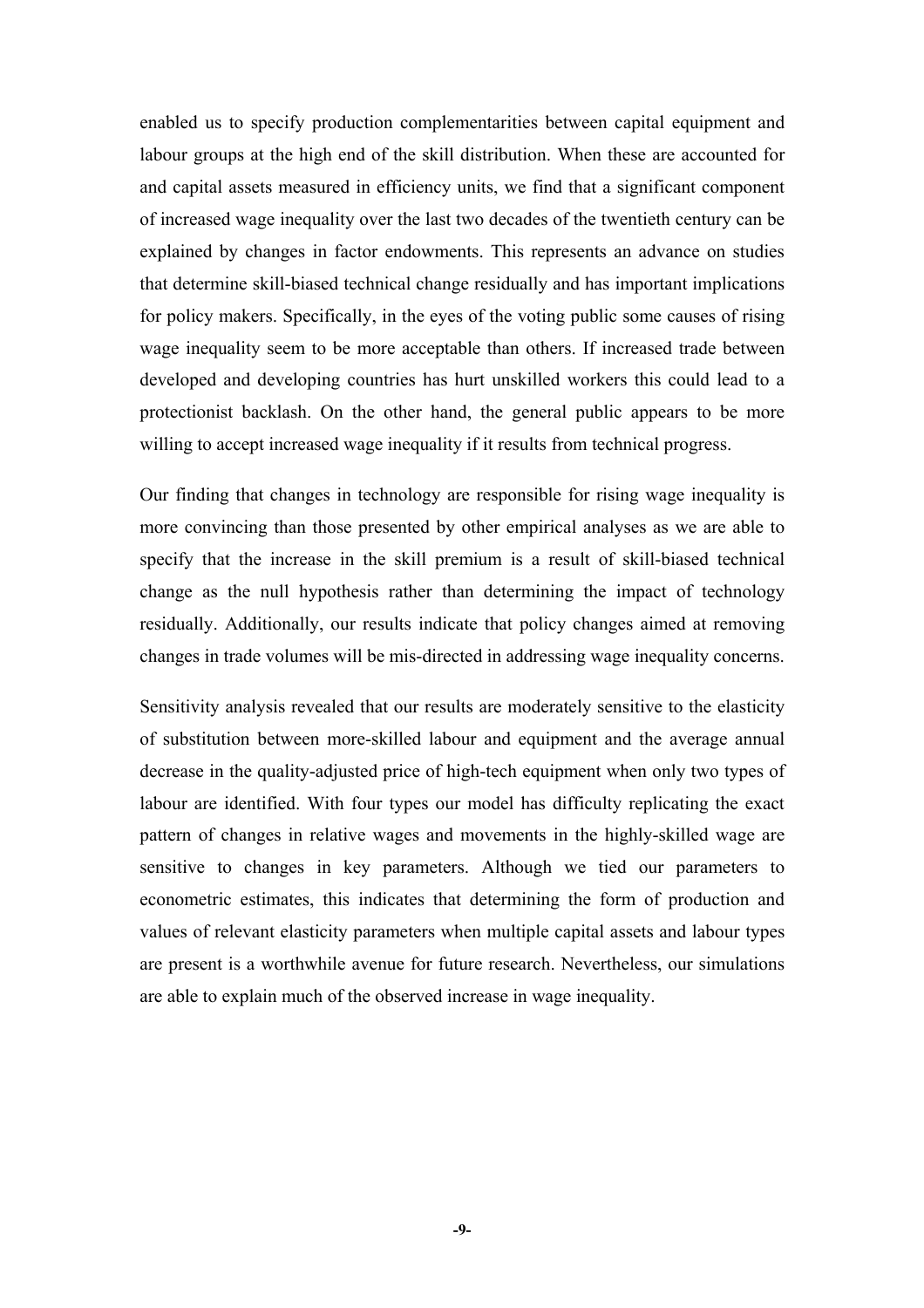### **REFERENCES**

- Abrego, L., and Whalley, J. (2000) The Choice of Structural Model in Trade-Wages Decompositions. *Review of International Economics* 8(3): 462–477.
- Armington, P.S. (1969) A Theory of Demand for Products Distinguished by Place of Production. *IMF Staff Papers* 16(1): 159–176.
- Autor, D.H., Katz, L.F., and Krueger, A.B. (1998) Computing Inequality: Have Computers Changed the Labour Market? *Quarterly Journal of Economics* 113(4): 1169–1213.
- Baker, T.A. (1997) Quality Adjusted Price Indexes for Portable Computers. *Applied Economics* 29(9): 1115–1123.
- Before the Beginning: Ancestors of the IBM Personal Computer. [online 2003] White Plains, IBM. Available at: http://www-1.ibm.com/ibm/history/exhibits/pc/pc\_1.html
- Berman, E., Bound, J., and Griliches Z. (1994) Changes in the Demand for Skilled Labour within US Manufacturing: Evidence from the Annual Survey of Manufactures. *Quarterly Journal of Economics* 109(2): 367–397.
- Berman, E., Bound, J., and Machin S. (1998) Implications of Skill-Biased Technological Change: International Evidence. *Quarterly Journal of Economics* 113(4): 1245–1280.
- Berndt, E.R., Griliches, Z., and Rappaport, N.J. (1995) Economic Estimates of Price Indexes for Personal Computers in the 1990's. *Journal of Econometrics* 68(1) 243–268.
- Berndt, E.R., and Rappaport N.J. (2001) Price and Quality of Desktop and Mobile Personal Computers: A Quarter-Century Overview. *American Economic Review* 91(2): 268–273.
- Bound, J., and Johnson, G. (1992) Changes in the Structure of Wages in the 1980s: An Evaluation of Alternative Explanations. *American Economic Review* 82(3): 371–392.
- Bresnahan, T.F. (1999) Computerisation and Wage Dispersion: An Analytical Reinterpretation. *Economic Journal* 109(456): F390–F415.
- Cline, W.R. (1997) *Trade and Income Distribution*. Washington, DC: Institute for International Economics.
- De Santis, R.A. (2003) Wage Inequality in the United Kingdom: Trade or/and Technology. *The World Economy* 26(6): 893–910.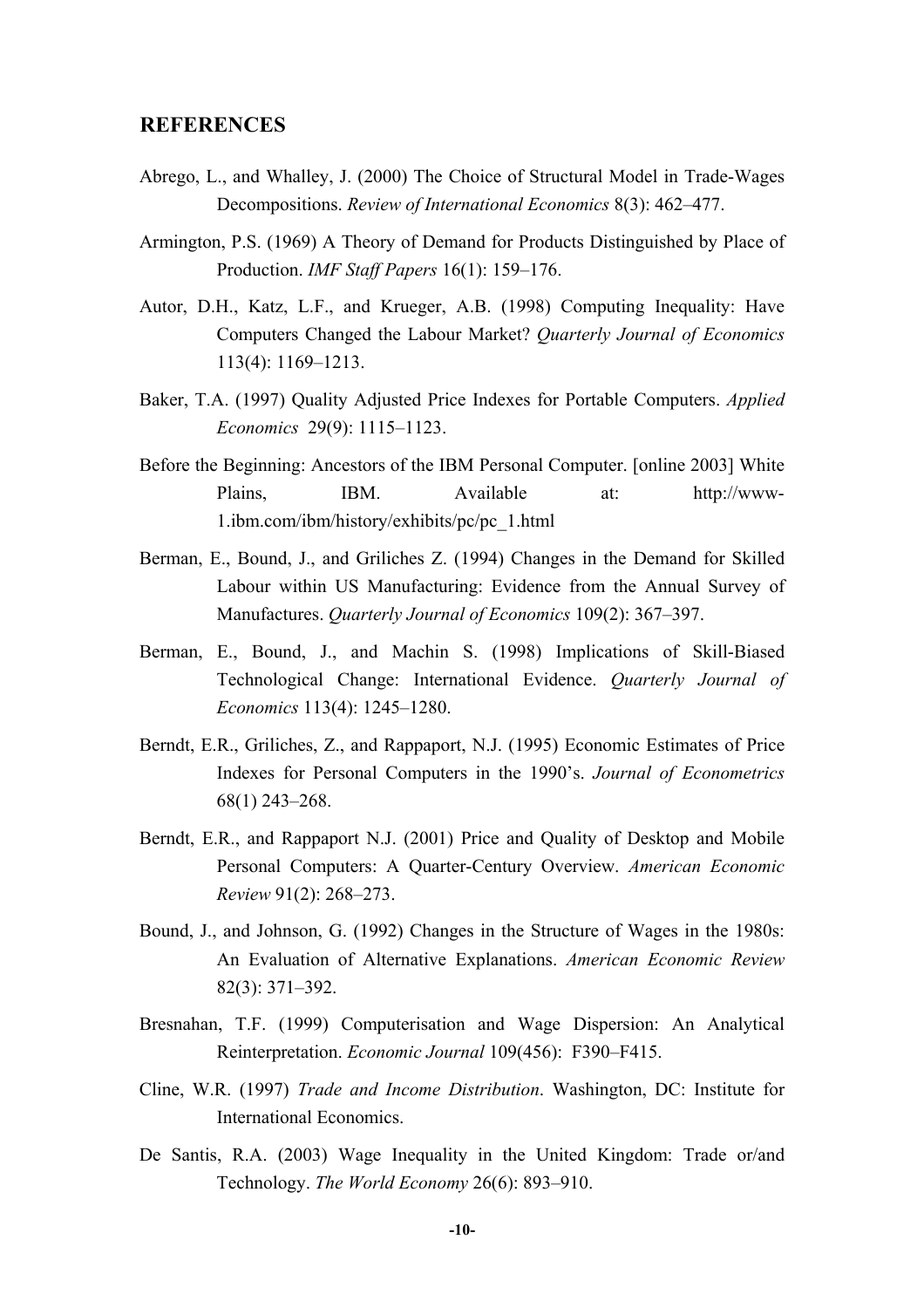- Dimaranan, B.V., and McDougall, R.A. (2002) Global Trade, Assistance, and Production: The GTAP 5 Data Base. Centre for Global Trade Analysis, Purdue University.
- Greenaway, D., Nelson, D. (2000) Globalization and Labour Market Adjustment," *Oxford Review of Economic Policy* 16(3): 1–11.
- Greenaway, D., Nelson, D. (2000) *Globalization and Labour Markets*. Cheltenham: Edward Elgar.
- Griliches, Z., (1969) Capital-Skill Complementarity. *Review of Economics and Statistics* 51(4): 465–468.
- Hamermesh, D.S. (1993) *Labour Demand*. Princeton: Princeton University Press.
- Hulten, C.R., and Wykoff, F.C. (1981a) The Measurement of Economic Depreciation. In *Depreciation, Inflation and the Taxation of Income from Capital* (C.R. Hulten, Ed.). Washington, D.C: Urban Institute Press.
- Hulten, C.R., and Wykoff, F.C. (1981b) The Estimation of Economic Depreciation using Vintage Asset Prices: An Application of the Box-Cox Transformation. *Journal of Econometrics* 15(3): 367–396.
- Johnson, G.E. (1997) Changes in Earnings Inequality: The Role of Demand Shifts. *Journal of Economic Perspectives* 11(2): 41–54.
- Krueger, A. B. (1993) How Computers Have Changed the Wage Structure. *Quarterly Journal of Economics* 108(1) 33–61.
- Lawrence, R.Z., and Slaughter, M.J. (1993) International Trade and American Wages in the 1980s: Giant Sucking Sound or Small Hiccup? *Brookings Papers: Microeconomics* 2: 161–226.
- McDougall, R., and Tyers, R. (1994) Developing Country Expansion and Labour-Saving Technical Change: Factor Market Effects and Policy Reactions. *American Journal of Agricultural Economics* 76(5): 1111–1119.
- Morrison Paul, C., and Siegel, D. (2001) The Impacts of Technology, Trade and Outsourcing on Employment and Labour Composition. *Scandinavian Journal of Economics* 103(2): 241–264.
- Nelson, R.A., Tanguay, T.L., and Patterson, C.D. (1994) A Quality-Adjusted Price Index for Personal Computers. *Journal of Business and Economic Statistics* 12(1): 23–31.
- Oulton, N., and O'Mahony, M. (1994) *Productivity and Growth: A Study of British Industry, 1954 -1986*. Cambridge: Cambridge University Press.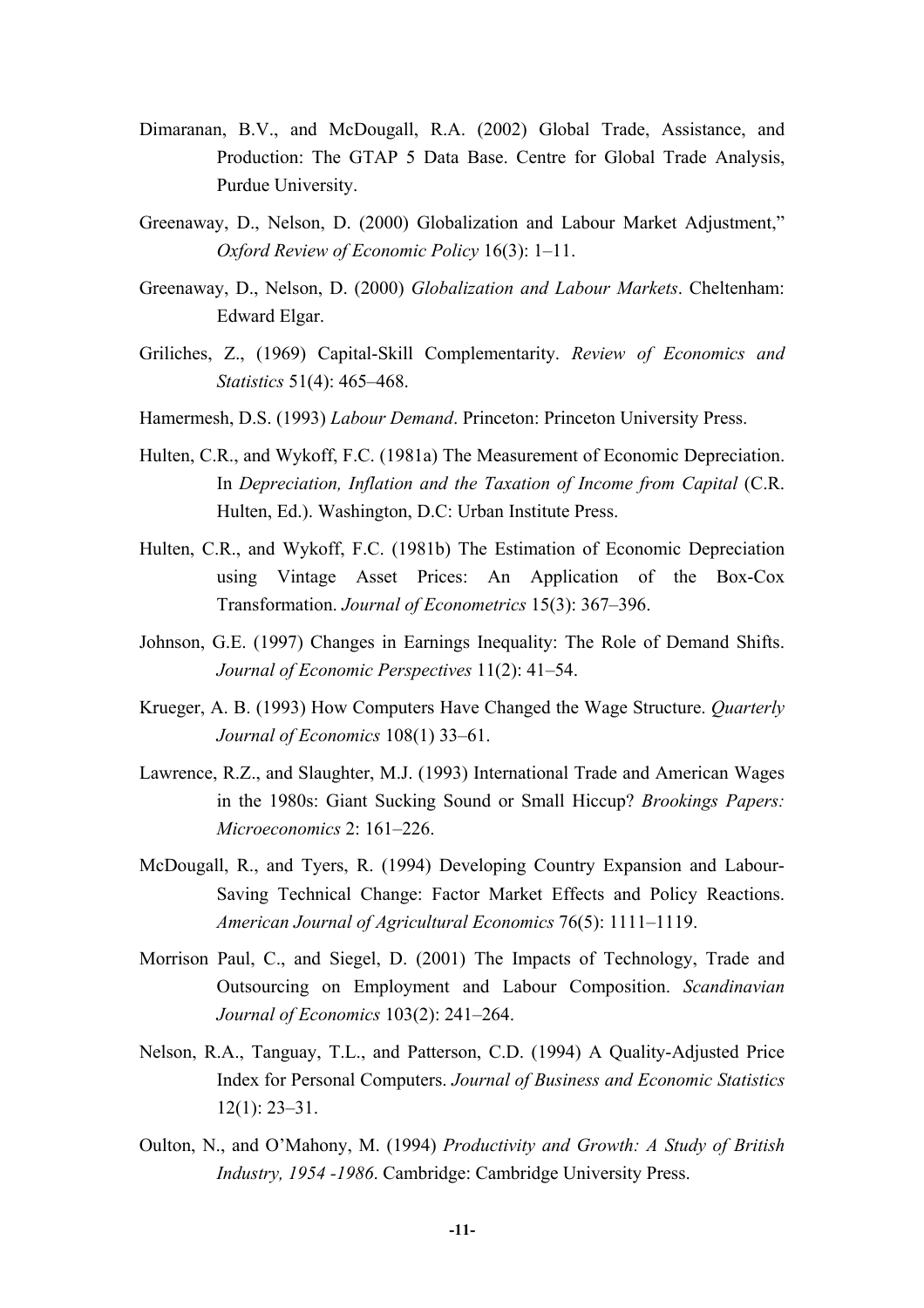- Rutherford, T.F., and Paltsev, S.V. (2000) GTAPinGAMS and GTAP-EG: Global Datasets for Economic Research and Illustrative Models: The Dataset and Static Model. University of Colorado.
- Slaughter, M.J. (1999) Globalisation and Wages: A Tale of Two Perspectives. *The World Economy,* 22(5): 609–629
- Triplett, J.E. (1989) Price and Technological Change in a Capital Good: A Survey of Research on Computers. In *Technology and Capital Formation* (D.W. Jorgenson, and Landau, R., Eds.). Cambridge: The MIT Press.
- Tyers, R. and Yang, Y. (1997) Trade with Asia and Skill Upgrading: Effects on Factor Markets in the Older Industrial Countries. *Weltwirtschaftliches Archiv* 133(3): 383–418.
- Tyers, R. and Yang, Y. (2000) Capital-Skill Complementarity and Wage Outcomes Following Technical Change in a Global Model. *Oxford Review of Economic Policy* 16(3): 23–41.
- Winchester, N., Greenaway, D. and Reed, G. V. (2006) A CGE Analysis of Trade and Wage Inequality in the UK. *Review of World Economics/ Weltwirtschaftliches Archiv*, Vol.142 (forthcoming)
- Winchester, N. and Richardson, M. (2005) ANZUS Free Trade Agreements: Results from a Global Model. In *Trade Policy Reforms and Development: Papers in Honour of Professor Peter Lloyd,* Volume II (Jayasuriya, S. (ed.). Edward Elgar: UK.
- Wood, A. (1994) *North-South Trade, Employment and Inequality*. Oxford: Clarendon Press.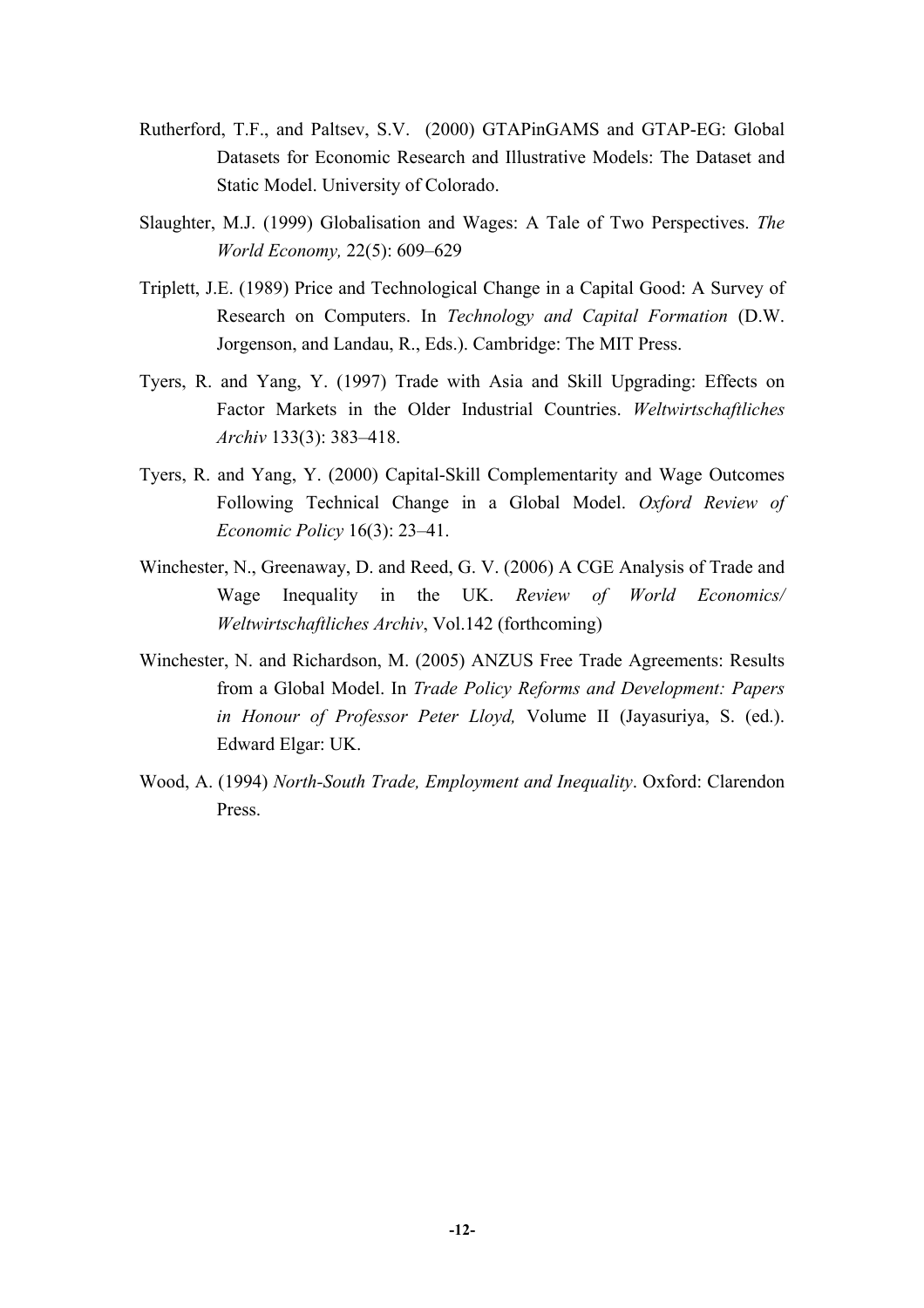### BOX 1. – THE GTAP5INGAMS CORE STATIC MODEL

Imports: Using the Armington assumption (Armington, 1969), imports are differentiated by source and composite imports are differentiated from domestic production. The regional composition of imports is the same in public, private and intermediate demand, but the aggregate share of imports may differ across demands.

**Production:** Goods and services are produced by constant returns to scale technologies. Leontief nests of value added and a composite of intermediate inputs produce outputs. At a lower level of the production nest, a Cobb-Douglas aggregation of primary factors produces value added in each sector, and a further Leontief nest of intermediate inputs by product type produces an intermediate composite for each sector.

**Expenditure on final goods:** A utility maximising representative agent determines private, public and investment demand in each region. Public and investment expenditures are fixed in absolute value, so only the value of private expenditure changes with income. Private and public expenditures are Cobb-Douglas functions of domestic-import composites by product category.

**Primary Factors:** Factors are perfectly mobile intersectorally but immobile internationally. Land and natural resources are specific to agriculture and mining respectively.

*Source:* Winchester and Richardson (2003).

| <b>REGIONS</b>                        | FACTORS <sup>d</sup>      |
|---------------------------------------|---------------------------|
| United Kingdom (UK)                   | <b>United Kingdom</b>     |
| Western Europe $(WE)^a$               | (A)                       |
| Other Developed $(OD)^b$              | More-skilled labour (M)   |
| Rapidly Developing (RD) <sup>c</sup>  | Less-skilled labour (L)   |
| Rest of World (RoW)                   | Buildings (B)             |
|                                       | Equipment $(E)$           |
|                                       | Vehicles                  |
| <b>SECTORS</b>                        | <b>Natural Resources</b>  |
| Agriculture $&$ mining                | Land                      |
| Food and beverages                    |                           |
| Textiles, wearing apparel $&$ leather | (B)                       |
| Paper products & publishing           | Highly-skilled labour (H) |
| Fuels and chemicals                   | Skilled labour (Sk)       |
| Other minerals                        | Semi-skilled labour (Se)  |
| Metal products                        | Unskilled labour (U)      |
| Transport equipment                   | Buildings (B)             |
| Electronic equipment                  | Equipment $(E)$           |
| Other manufacturing                   | Vehicles                  |
| Water                                 | <b>Natural Resources</b>  |
| Construction                          | Land                      |
| Trade                                 |                           |
| <b>Transport</b>                      | Other regions             |
| Communication                         | Professional Labour       |
| Financial & public services           | Production labour         |
| Dwellings                             | Capital                   |
|                                       | <b>Natural Resources</b>  |
|                                       | Land                      |

BOX 2. – MODEL AGGREGATIONS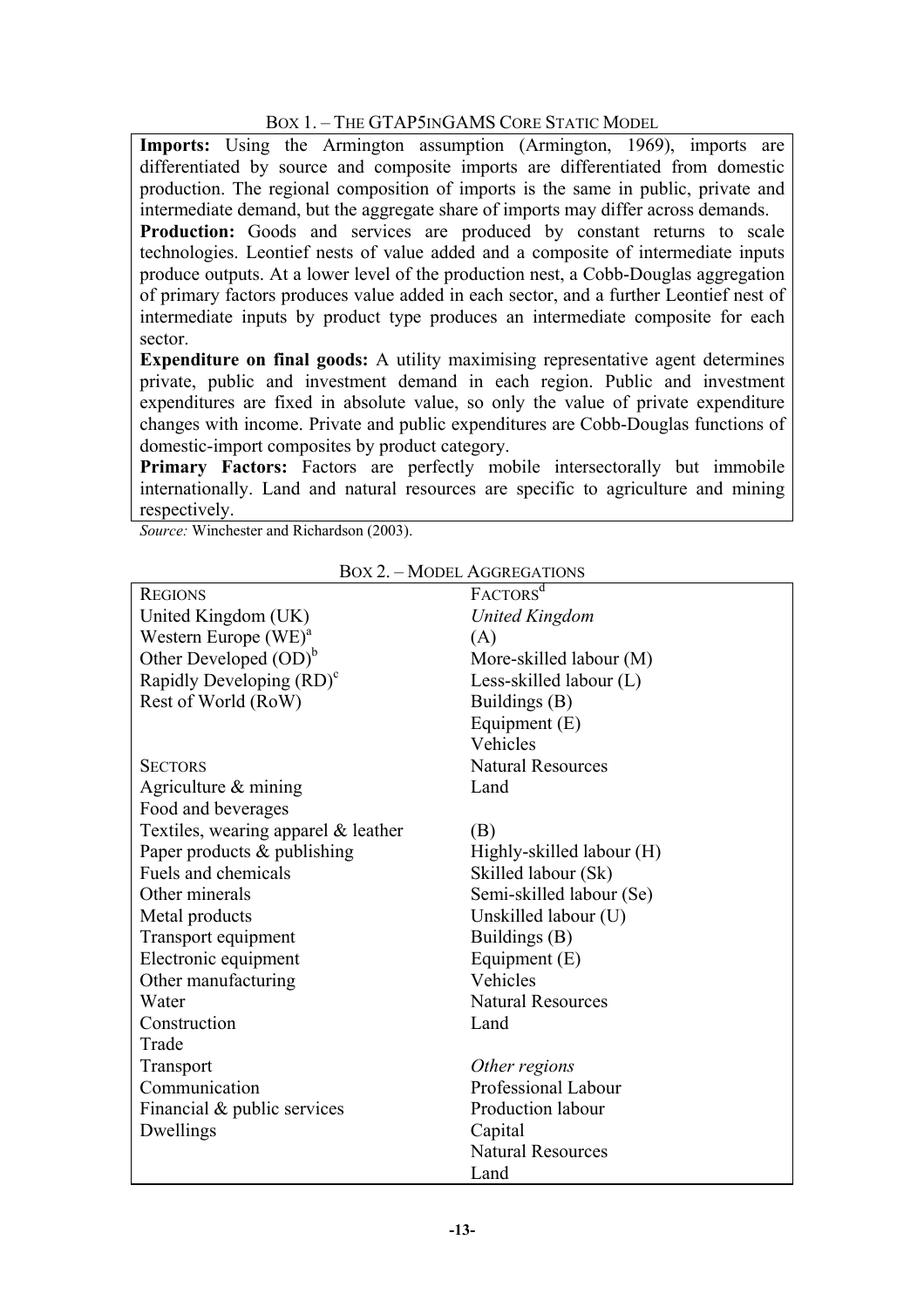FIGURE 1. – UK VALUE ADDED NEST IN AGGREGATION (A)

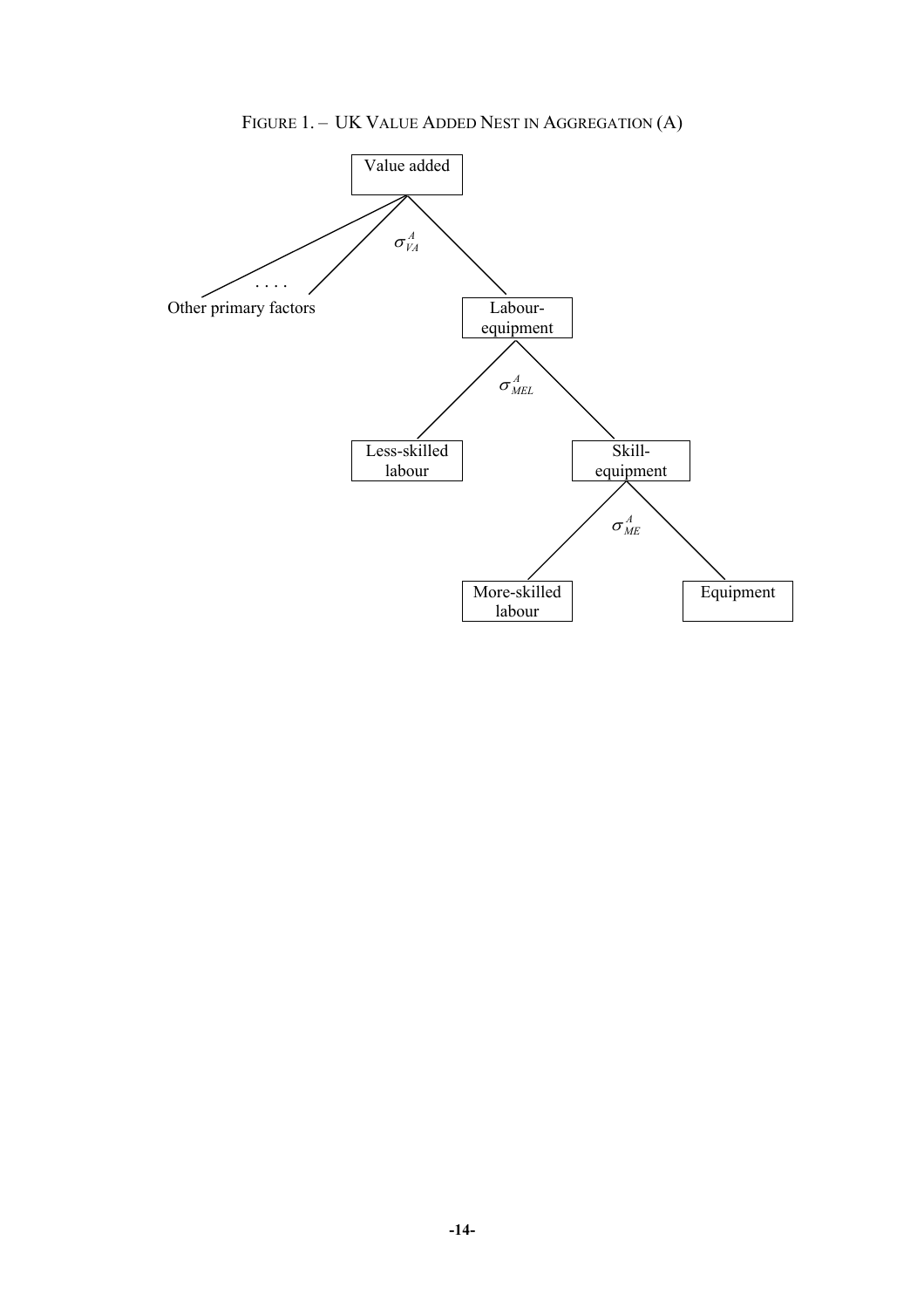FIGURE 2. **–** UK VALUE ADDED NEST IN AGGREGATION (B)

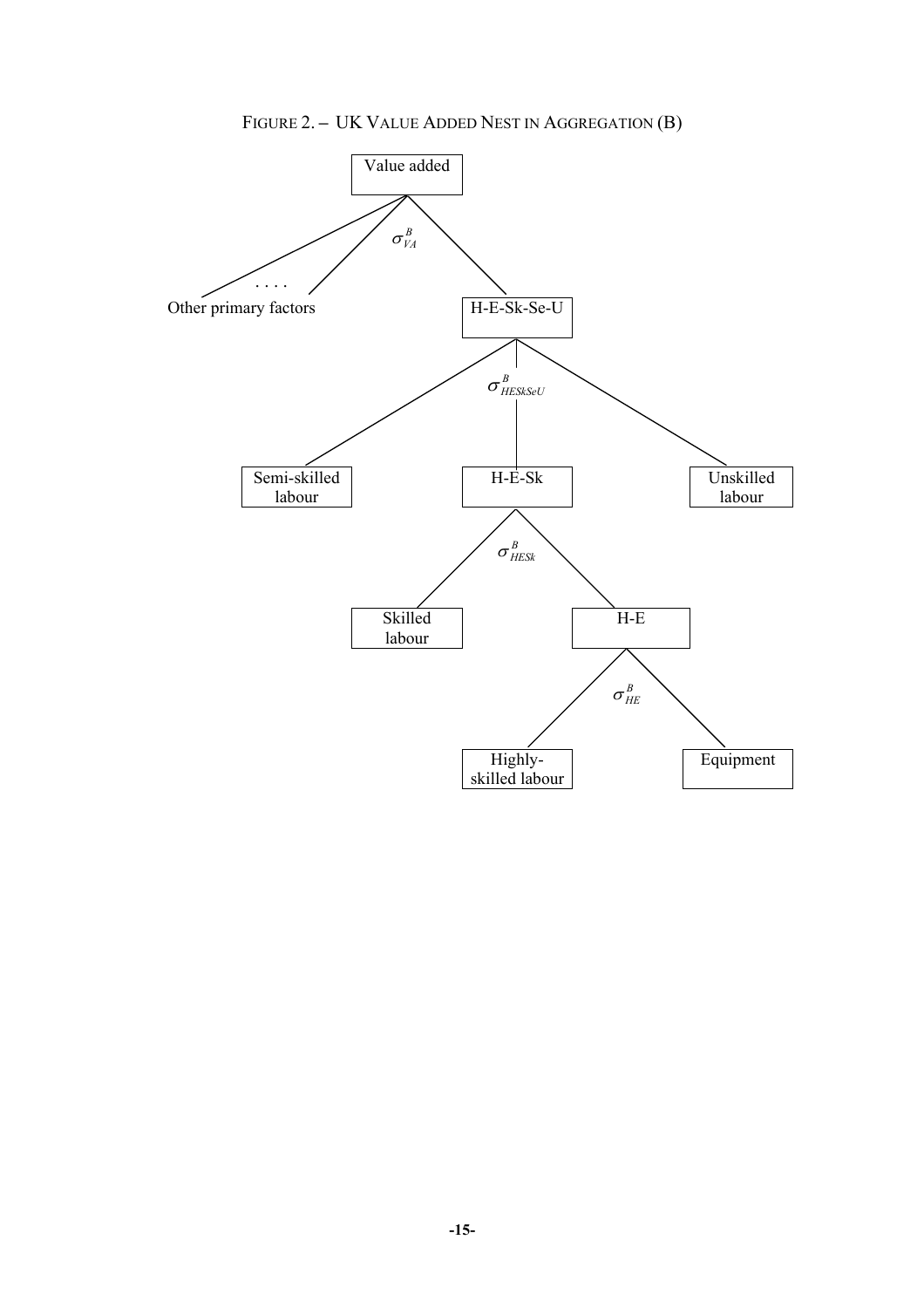|                                                        |               | <b>TABLE 1. - SIMULATED AND ACTUAL CHANGES IN RELATIVE WAGES, 1900-97 (70)</b> |                 |        |  |  |
|--------------------------------------------------------|---------------|--------------------------------------------------------------------------------|-----------------|--------|--|--|
| Relative wage                                          | (1)           | (2)                                                                            | (3)             | Actual |  |  |
|                                                        | Trade         | $(1)$ + Labour                                                                 | $(2) + Capital$ |        |  |  |
|                                                        | Aggregation A |                                                                                |                 |        |  |  |
| $W_{More-skilled}$<br>$W_{Less-skilled}$               | 0.60          | $-36.59$                                                                       | 0.81            | 18.82  |  |  |
|                                                        |               |                                                                                | Aggregation B   |        |  |  |
| $W_{Highly-skilled}$                                   | 1.25          | $-56.71$                                                                       | $-3.79$         | 14.11  |  |  |
| $W_{\text{Skilled}}$<br>$W_{Highly-skilled}$           |               |                                                                                |                 |        |  |  |
| $W_{Semi-skilled}$                                     | 1.03          | $-65.30$                                                                       | $-1.81$         | 16.84  |  |  |
| $W_{Highly-skilled}$                                   | 1.94          | $-61.59$                                                                       | 12.61           | 26.56  |  |  |
| $W_{Unskilled}$                                        |               |                                                                                |                 |        |  |  |
| $\mathcal{W}_{\textit{Skilled}}$<br>$W_{Semi-skilled}$ | $-0.21$       | $-19.84$                                                                       | 2.05            | 2.39   |  |  |
| $W_{\textit{Skilled}}$                                 |               |                                                                                |                 |        |  |  |
| $W_{Unskilled}$                                        | 0.69          | $-11.27$                                                                       | 17.04           | 10.91  |  |  |
| $W_{Semi-skilled}$<br>$W_{Unskilled}$                  | 0.90          | 10.69                                                                          | 14.68           | 8.31   |  |  |

TABLE 1. – SIMULATED AND ACTUAL CHANGES IN RELATIVE WAGES, 1980-97 (%)

*Note:* Trade refers to a globalisation shock (see Table A2), and labour and capital refer to changes in labour and capital employment shares respectively (see Table A3).

*Source:* Backcast simulations described in text and actual changes in relative wages are from Winchester, Greenaway and Reed (2002).

| TABLE 2. - SIMULATED CHANGES IN THE MORE-SKILLED-TO LESS-SKILLED RELATIVE |
|---------------------------------------------------------------------------|
| WAGE IN AGGREGATION (A) UNDER ALTERNATIVE PARAMETER VALUES FOLLOWING      |
| SHOCK $(3)$ , 1980-97 $(\%)$                                              |

| $\sigma_{\rm VME}^{\rm \scriptscriptstyle A}$ | Quality-adjusted price of high-tech equipment, average annual decrease |          |         |         |       |
|-----------------------------------------------|------------------------------------------------------------------------|----------|---------|---------|-------|
|                                               | 0.18                                                                   | 0.19     | 0.20    | 0.21    | 0.22  |
| 0.30                                          | $-2.53$                                                                | 4.98     | 14.09   | 25.36   | 39.61 |
| 0.40                                          | $-6.64$                                                                | $-0.60$  | 6.57    | 15.22   | 25.83 |
| 0.50                                          | $-9.93$                                                                | $-4.98$  | 0.81    | 7.63    | 15.81 |
| 0.60                                          | $-12.61$                                                               | $-8.49$  | $-3.76$ | 1.75    | 8.22  |
| 0.70                                          | $-14.83$                                                               | $-11.38$ | $-7.45$ | $-2.94$ | 2.28  |

*Source:* Backcast simulation described in text.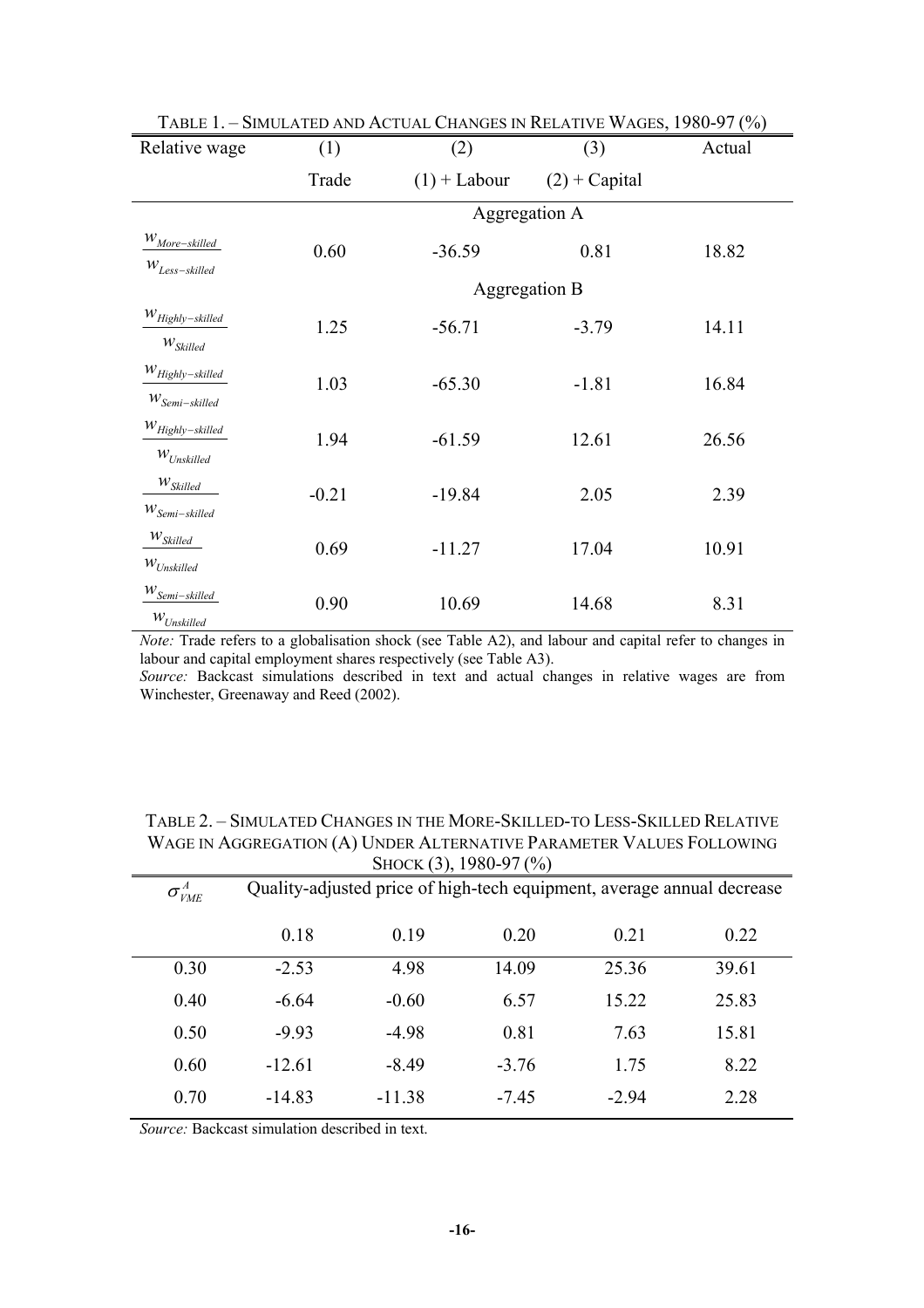| $\lambda$ | Quality-adjusted price of high-tech equipment, average annual decrease |          |                        |        |        |
|-----------|------------------------------------------------------------------------|----------|------------------------|--------|--------|
|           | 0.18                                                                   | 0.19     | 0.20                   | 0.21   | 0.22   |
|           |                                                                        |          | $W_{Highly-skilled}$   |        |        |
|           |                                                                        |          | $W_{Unskilled}$        |        |        |
| 0.20      | $-8.72$                                                                | 11.64    | 44.36                  | 102.31 | 217.48 |
| 0.25      | $-14.07$                                                               | 1.73     | 25.22                  | 62.65  | 127.35 |
| 0.30      | $-18.22$                                                               | $-5.42$  | 12.61                  | 39.36  | 81.63  |
| 0.35      | $-21.42$                                                               | $-10.67$ | 3.90                   | 24.51  | 55.13  |
| 0.40      | $-24.12$                                                               | $-14.93$ | $-2.84$                | 13.62  | 36.97  |
|           |                                                                        |          | $W_{\textit{Skilled}}$ |        |        |
|           |                                                                        |          | $W_{Unskilled}$        |        |        |
| 0.20      | 4.78                                                                   | 8.25     | 12.32                  | 17.16  | 22.95  |
| 0.25      | 6.58                                                                   | 10.25    | 14.57                  | 19.68  | 25.80  |
| 0.30      | 8.53                                                                   | 12.44    | 17.04                  | 22.47  | 28.97  |
| 0.35      | 10.47                                                                  | 14.64    | 19.52                  | 25.28  | 32.17  |
| 0.40      | 12.44                                                                  | 16.88    | 22.05                  | 28.16  | 35.46  |
|           |                                                                        |          | $W_{Semi-skilled}$     |        |        |
|           |                                                                        |          | $W_{Unskilled}$        |        |        |
| 0.20      | 14.15                                                                  | 14.51    | 14.83                  | 15.11  | 15.32  |
| 0.25      | 14.09                                                                  | 14.43    | 14.75                  | 15.03  | 15.26  |
| 0.30      | 14.04                                                                  | 14.37    | 14.68                  | 14.96  | 15.21  |
| 0.35      | 14.00                                                                  | 14.32    | 14.63                  | 14.91  | 15.16  |
| 0.40      | 13.97                                                                  | 14.28    | 14.58                  | 14.86  | 15.12  |

TABLE 3. - SIMULATED CHANGES IN RELATIVE WAGES IN AGGREGATION (B) UNDER ALTERNATIVE PARAMETER VALUES FOLLOWING SHOCK (3), 1980-97 (%)

*Source:* Backcast simulation described in text.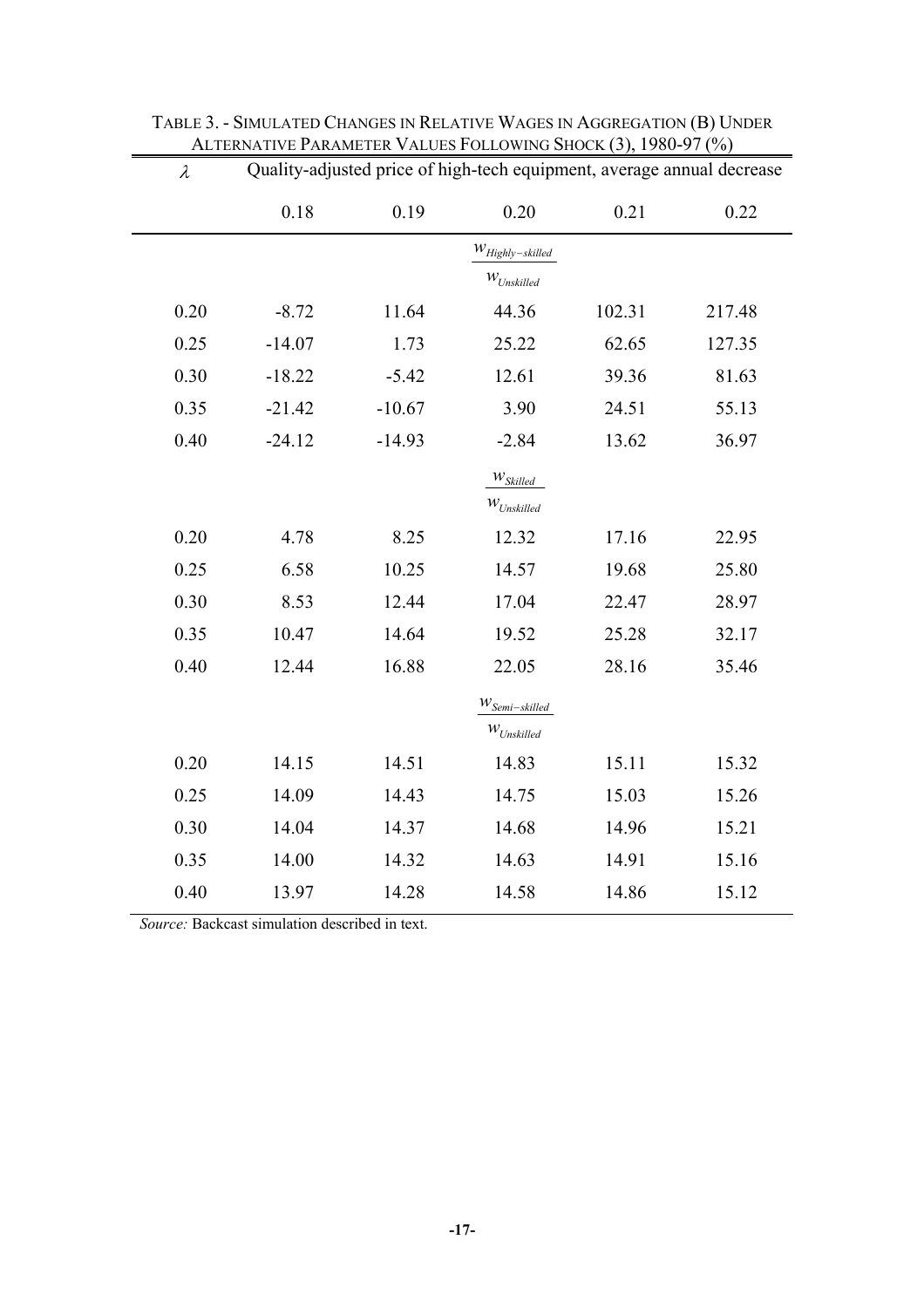### **APPENDIX 1: Capital Stock Estimation**

We estimate capital stocks for four assets – buildings, vehicles, high-tech and lowtech equipment – across 17 industries using the Perpetual Inventory Method (PIM) and, guided by Hulten and Wykoff (1981a,b), assuming depreciation follows a geometric series. The stock of capital asset *j* in industry *i* at time  $t$ ,  $K_{ii}(t)$ , is given by

$$
K_{ji}(t) = \sum_{\nu=0}^{\nu=t-t_j^0} (1 - \delta_j)^{\nu} I_{ji}(t - \nu)
$$
\n(A1)

where both *v* ant *t* index time,  $t_j^0$  is the starting period for the PIM calculation for asset *j*, and  $\delta$  is the geometric rate of depreciation.

We operationalise equation (A1) by choosing depreciation parameters in line with Hulten and Wykoff's (1981a) estimates and generating new investment data by industry and asset type. We construct investment series using the *Input-Output Tables for the United Kingdom* (1979 and 1984) and the *United Kingdom Input-Output Supply and Use Balances* (1995 and 1997) to estimate investment shares by industry and asset types for two time periods (1980 and 1997), interpolating investment shares in intermediate years, and attributing aggregate investment, which we source from the 2001 *Economics Trends Annual Supplement* , to each asset in each industry using our estimates of investment shares. Our capital stock estimates also capture technical innovations concerning computer technology by deflating expenditure on high-tech equipment by a quality-adjusted price index. Our price index – which is influenced by Triplett (1989), Nelson *et al.* (1994), Berndt *et al.* (1995), Baker (1997) and Berndt and Rappaport (2001) – stipulates that the quality adjusted price of high-tech equipment declined at an average annual rate of 25 percent.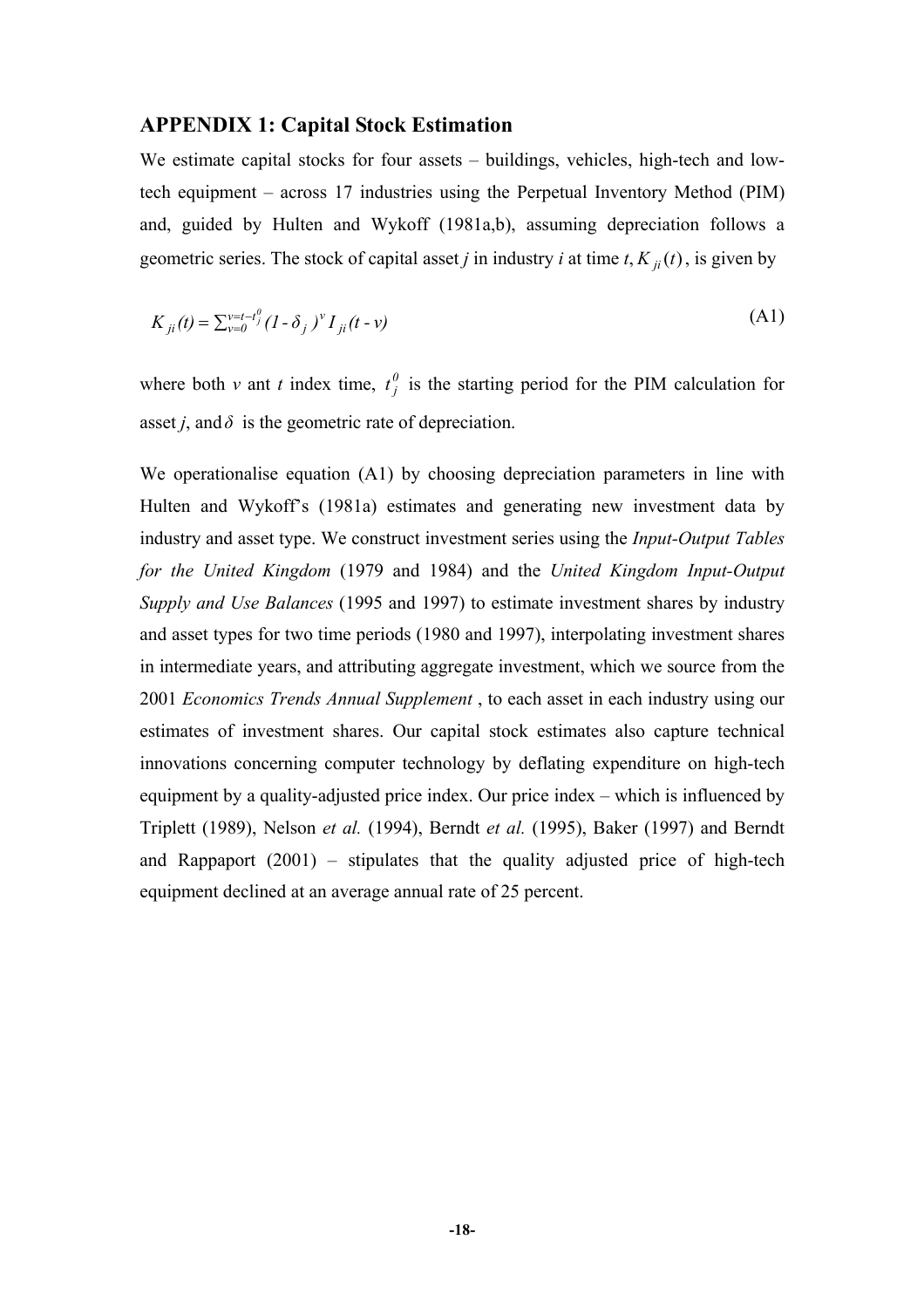|                                | TABLE A1. - UK CAPITAL COST SHARES, 1997<br><b>Buildings</b> | Vehicles | Equipment |
|--------------------------------|--------------------------------------------------------------|----------|-----------|
| Agriculture & mining           | 0.504                                                        | 0.035    | 0.461     |
| Food and beverages             | 0.215                                                        | 0.069    | 0.716     |
| Textiles & leather             | 0.144                                                        | 0.088    | 0.767     |
| Paper products & publishing    | 0.124                                                        | 0.069    | 0.807     |
| Fuels and chemicals            | 0.301                                                        | 0.031    | 0.669     |
| Other minerals                 | 0.176                                                        | 0.085    | 0.738     |
| Metal products                 | 0.137                                                        | 0.080    | 0.783     |
| Transport equipment            | 0.154                                                        | 0.034    | 0.812     |
| Electronic equipment           | 0.183                                                        | 0.058    | 0.758     |
| Other manufacturing            | 0.153                                                        | 0.097    | 0.749     |
| Water                          | 0.736                                                        | 0.016    | 0.247     |
| Construction                   | 0.108                                                        | 0.336    | 0.555     |
| Trade                          | 0.374                                                        | 0.152    | 0.474     |
| Transport                      | 0.273                                                        | 0.566    | 0.161     |
| Communication                  | 0.079                                                        | 0.054    | 0.867     |
| Financial $\&$ public services | 0.480                                                        | 0.148    | 0.373     |
| Dwellings                      | 0.950                                                        | 0.000    | 0.050     |

# **APPENDIX 2: Data for the CGE Analysis**

*Source:* Capital stock estimates described in text.